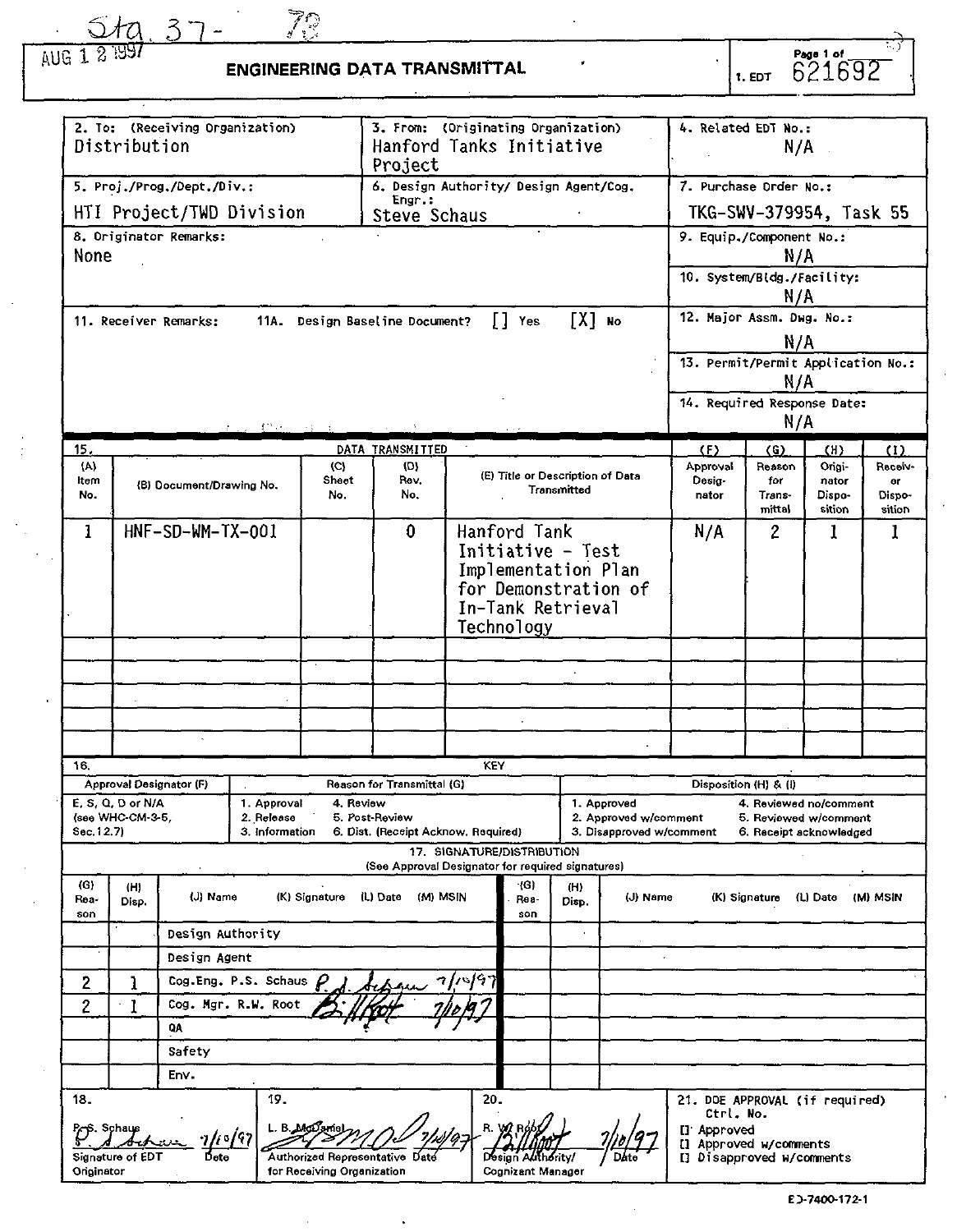## Hanford Tanks Initiative - Test Implementation Plan for Demonstration of In-Tank Retrieval Technology

P.S. SCHAUS **Prepared for Lockheed Martin Hanford Company** by Parsons Infrastructure and Technology Group, Inc., Rich!and, WA 99352 U.S. Department of Energy Contract DE-AC06-96RL13200

| EDT/ECN: 621692 |                     | UC: 2030            |  |
|-----------------|---------------------|---------------------|--|
| Org Code: 73400 |                     | Charge Code: D26B2  |  |
|                 | B&R Code: EW3130010 | Total Pages: 272624 |  |

Key Words: Tank Retrieval Demonstration

Abstract: This document presents a Systems Engineering approach for performing the series of tests associated with demostrating in-tank retrieval technologies. The testing ranges from cold testing of individual components at the vendor's facility to the final fully integrated demonstration of the retrieval system's ability to remove hard heel high-level waste from the bottom of a Hanford single-shell tank.

TRADEMARK DISCLAIMER. Reference herein to any specific commercial product, process, or service by trade name, trademark, manufacturer, or otherwise, does not necessarily constitute or imply its endorsement, recommendation, or favoring by the United States Government or any agency thereof or its contractors or subcontractors.

Printed in the United States of America. To obtain copies of this document, contact: Document Control Services, P.O. Box 950, Mailstop H6-08, Richland WA 99352, Phone (509) 372-2420; Fax (509) 376-4989.

 $H. Z.$  Burkland  $1/1/97$   $\sum_{\text{base} \atop \text{References} \text{ stronger}}$ 



## Approved for Public Release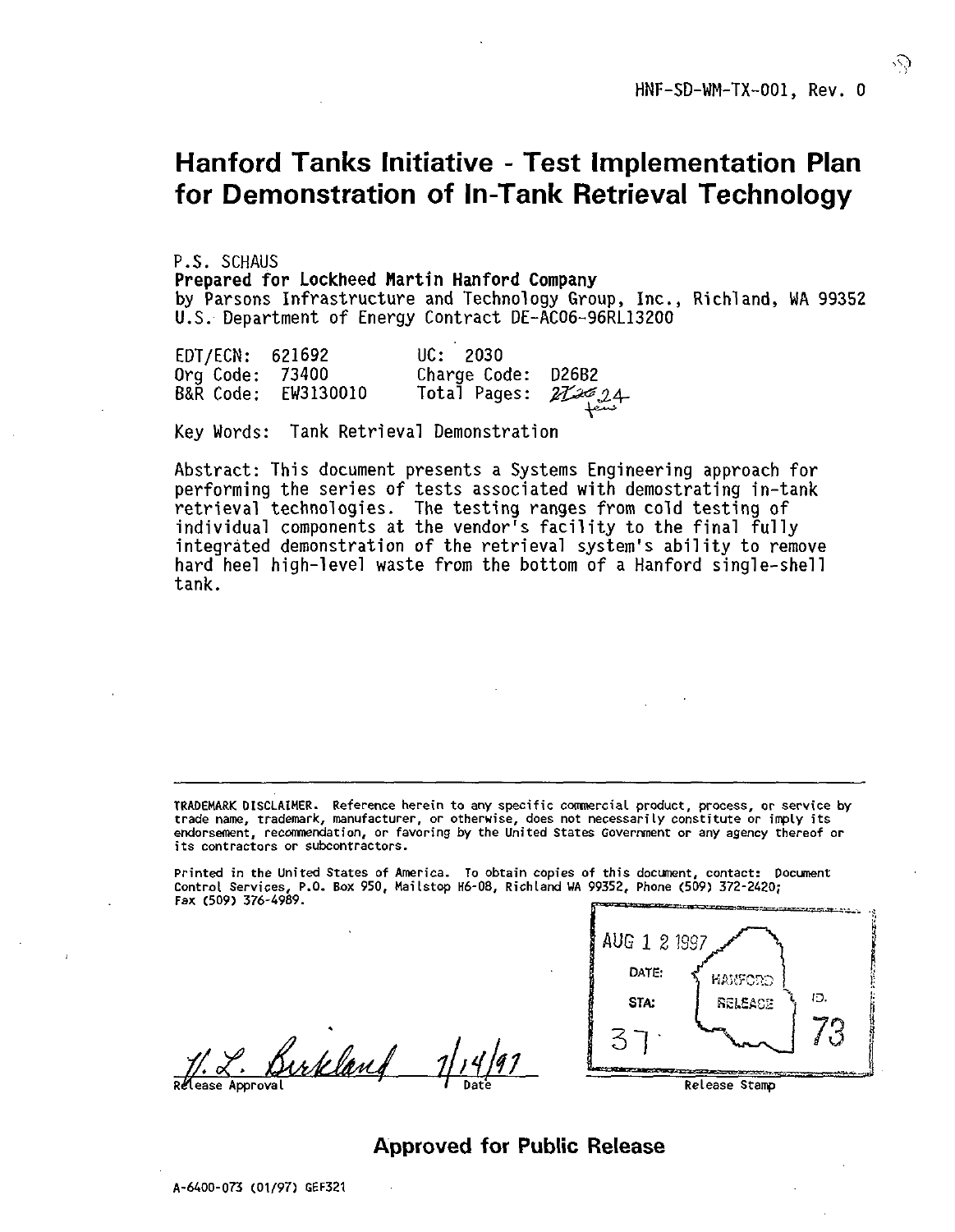## TABLE OF CONTENTS

| 1.0 | 1.1<br>1.2 | PURPOSE $\dots\dots\dots\dots\dots\dots\dots\dots\dots\dots\dots\dots\dots\dots3$<br>PLAN CONTENTS $\ldots \ldots \ldots \ldots \ldots \ldots \ldots \ldots \ldots \ldots \ldots \ldots$                                                                                            |
|-----|------------|-------------------------------------------------------------------------------------------------------------------------------------------------------------------------------------------------------------------------------------------------------------------------------------|
| 2.0 | 2.1<br>2.2 | BACKGROUND $\ldots \ldots \ldots \ldots \ldots \ldots \ldots \ldots \ldots \ldots \ldots$                                                                                                                                                                                           |
| 3.0 | 3.1        | 3.1.1 QUALIFICATION TESTS OF THE WASTE REMOVAL SYSTEM<br>AT THE VENDOR'S SITE $\ldots \ldots \ldots \ldots \ldots \ldots \ldots \ldots \ldots$<br>3.1.2 QUALIFICATION TESTS OF THE WASTE TRANSFER SYSTEM                                                                            |
|     |            | 3.1.3 OUALIFICATION OF BALANCE-OF-PLANT SYSTEMS 11<br>3.2.1 COLD TESTS OF THE WASTE REMOVAL SYSTEM AT THE<br>VENDOR'S SITE $\ldots \ldots \ldots \ldots \ldots \ldots \ldots \ldots \ldots \ldots 12$<br>3.2.2 COLD TESTS OF THE WASTE TRANSFER SYSTEM ON SITE 12                   |
|     |            | 3.2.3 COLD TESTS OF BALANCE-OF-PLANT SYSTEMS 12<br>3.3 FUNCTIONAL TESTS $\dots \dots \dots \dots \dots \dots \dots \dots \dots \dots \dots \dots$<br>FUNCTIONAL TESTS OF THE WASTE REMOVAL SYSTEM ON<br>3.3.1<br>SITE<br>FUNCTIONAL TESTING OF BALANCE-OF-PLANT SYSTEMS ON<br>3.3.2 |
|     | 4.1        | MOCKUP/TRAINING TESTS  14<br>4.1.1 MOCKUP/TRAINING TESTS OF THE WASTE REMOVAL<br>4.1.2 MOCKUP/TRAINING TESTS OF BALANCE-OF-PLANT SYSTEMS                                                                                                                                            |
|     |            | 4.2 ACCEPTANCE/OPERATIONAL TESTS  15<br>4.2.1 ACCEPTANCE/OPERATIONAL TESTS OF THE WASTE<br>REMOVAL SYSTEM BY THE VENDOR ON SITE  16<br>4.2.2 ACCEPTANCE/OPERATIONAL TESTS OF THE WASTE<br>TRANSFER SYSTEM ON SITE $\ldots \ldots \ldots \ldots \ldots \ldots$                       |
|     |            | 4.2.3 ACCEPTANCE/OPERATIONAL TESTS OF BALANCE-OF-PLANT<br>4.2.4 INTEGRATED WASTE RETRIEVAL SYSTEM ACCEPTANCE<br>AND OPERATIONAL TEST  17<br>4.3 INTEGRATED WASTE RETRIEVAL SYSTEM TESTS  17                                                                                         |
| 5.0 |            | DEVELOPMENT OF TEST PLANS  18                                                                                                                                                                                                                                                       |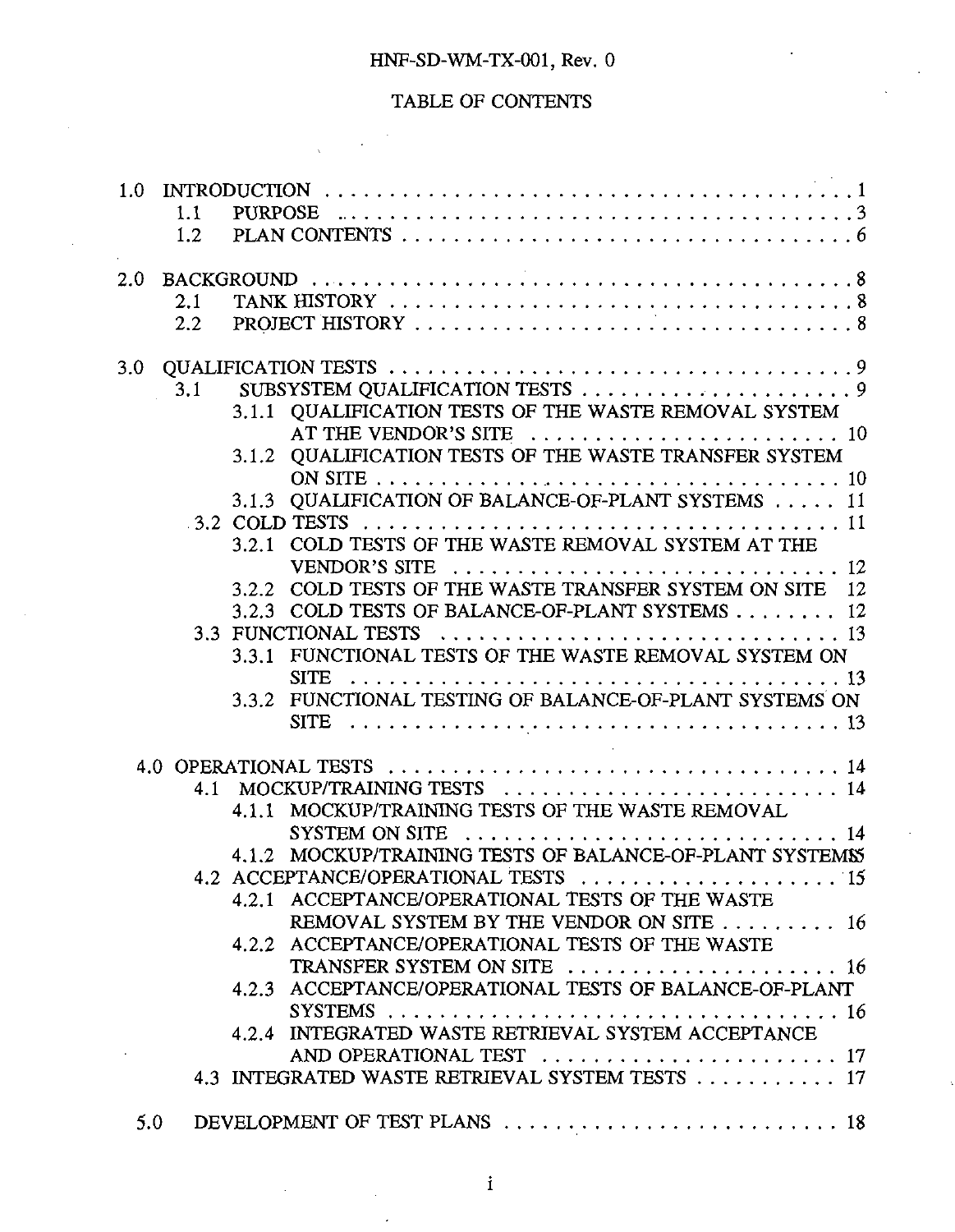## TABLES

| $\Lambda$ . Test Information Matrix for Demonstration of Vendor-Constructed WRS $\ldots$ ,  4                   |
|-----------------------------------------------------------------------------------------------------------------|
|                                                                                                                 |
|                                                                                                                 |
| 3. Qualification Test Objectives for the WRS at the Vendor's Site $\dots \dots \dots \dots$                     |
|                                                                                                                 |
|                                                                                                                 |
|                                                                                                                 |
|                                                                                                                 |
|                                                                                                                 |
| 9. Acceptance/Operational Test Objectives for the WRS on Site $\dots \dots \dots \dots$                         |
| 10. Acceptance/Operational Test Objectives for the WTS on Site $\dots \dots \dots \dots$                        |
|                                                                                                                 |
| 12. Test Objectives for the IWRS $\ldots \ldots \ldots \ldots \ldots \ldots \ldots \ldots \ldots \ldots \ldots$ |
|                                                                                                                 |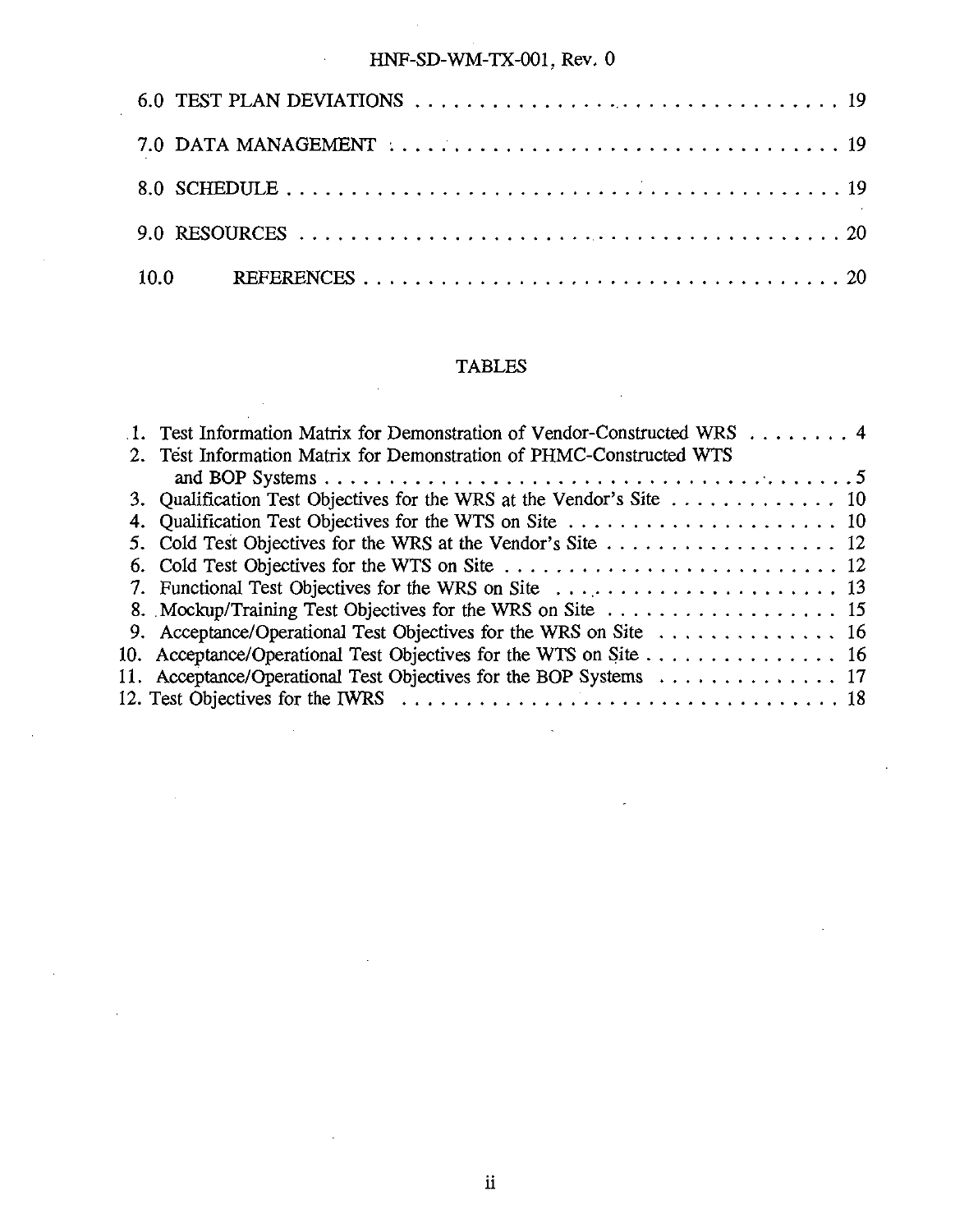### ACRONYMS

- ALARA As-Low-As-Reasonably-Achievable
- ATP Acceptance Test Plan
- BOP Balance-of-Plant
- CMP Configuration Management Plan
- DOE U.S. Department of Energy
- DOE-RL U.S. Department of Energy, Richland Operations Office
- DQO Data Quality Objectives
- HIT Hanford Tanks Initiative
- HLW High-Level Waste
- **HVAC** Heating Ventilating and Air Conditioning
- IWRS Integrated Waste Retrieval System
- ORR Occupational Readiness Review
- OTP Operational Test Plan
- PHMC Project Hanford Management Contractor
- PNNL Pacific Northwest National Laboratory
- QA Quality Assurance
- $OC$ Quality Control
- RFP Request For Proposal
- **SST** Single-Shell Tank
- TPA Tri-Partv Agreement, an informal name for the Hanford Federal Facilities Agreement and Consent Order
- TWRS Tank Waste Retrieval System
- WRS Waste Removal System
- WTS Waste Transfer System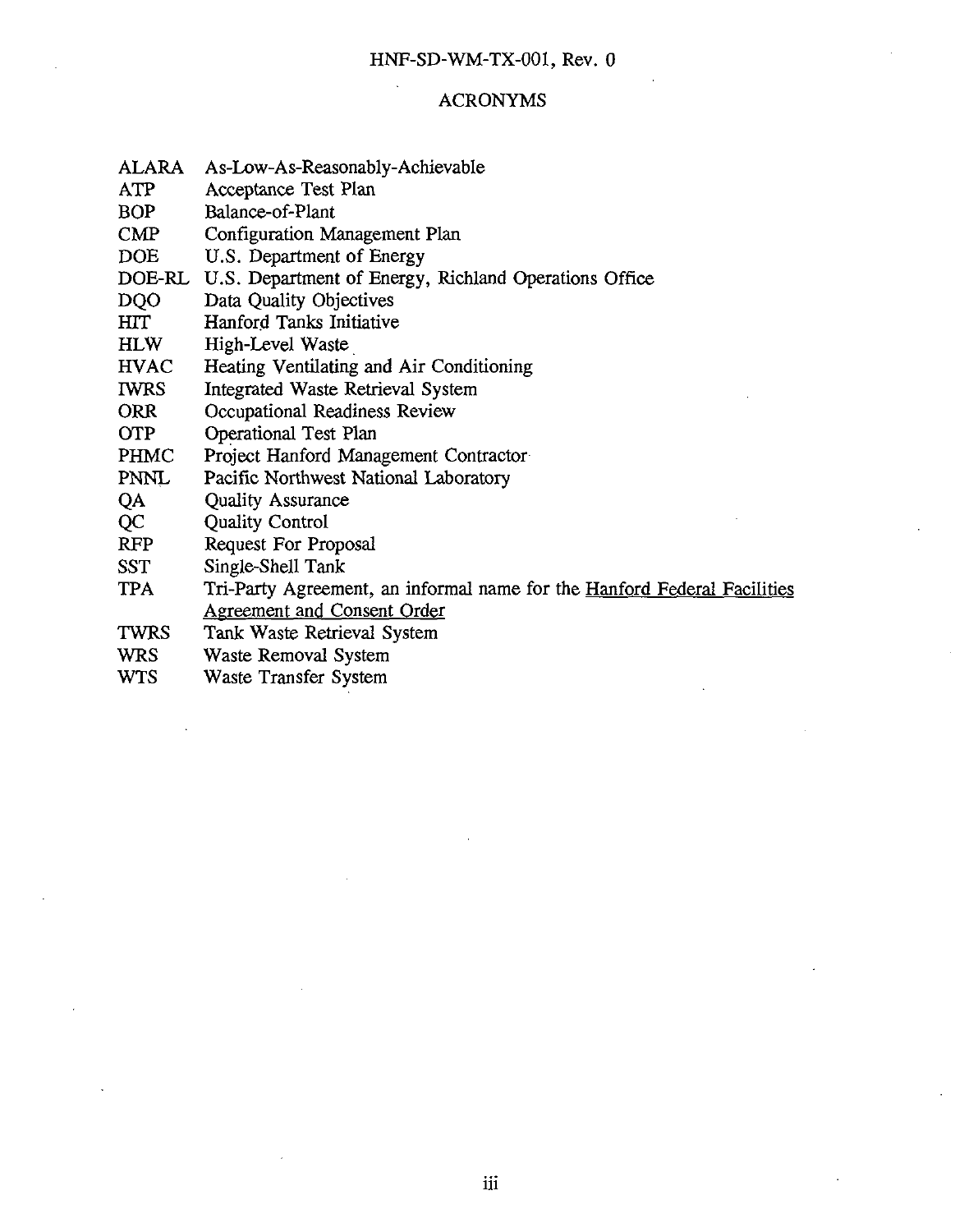### 1.0 INTRODUCTION

The Hanford environmental management, or cleanup, mission is to protect the health and safety of the public, workers, and the environment; control hazardous materials; and utilize the land for other missions.

In support of this mission, the Tank Waste Remediation System (TWRS) project has been given the mission of storing, treating, and immobilizing highly radioactive Hanford Site waste (including current and future tank waste and cesium/strontium capsule disposition) in an environmentally sound, safe, and cost-effective manner.

To support the TWRS mission (Knutson 1995), waste must be retrieved from tanks and immobilized, and the nearly empty storage facilities in the tank farm operable units must be closed in a manner that is safe, environmentally sound, and cost effective. The Hanford Federal Facility Agreement and Consent Order (Ecology et al. 1994) (referred to as the Tri-Party Agreement) established milestones for completing specified activities to carry out this mission. Among these is Milestone M-45-00, which requires retrieval of as much waste as technically possible, with tank waste residues not to exceed  $10.2 \text{ m}^3$  (360 ft<sup>3</sup>) in each 100-Series tank,  $0.85 \text{ m}^3$  (30 ft<sup>3</sup>) in each 200-Series tank, or the limit of waste retrieval technology capability, whichever is less. This milestone also requires closure of all Single-Shell Tanks (SSTs) by the year 2024.

Capability to retrieve some types of waste by hydraulic sluicing is uncertain. Previously, a sluicing process was used that was not effective entirely on hard-packed solids (referred to as a "hard heel"). Also unknown is whether tank farms may be closed with residual waste in compliance with applicable environmental regulations, even if the percentage of waste retrieved complies with Milestone M-45-00.

There is significant program risk unless retrieval performance requirements are defined and retrieval systems are developed and deployed before contractor bids are solicited for the retrieval scope of the TWRS privatization program (termed "Phase II privatization"). The preparation of the Request for Proposal (RFP) for Phase II privatization is planned tentatively to begin in the year 2002. The mission of the Hanford Tanks Initiative (HTI) is to minimize the programmatic uncertainties and risks associated with tank waste retrieval by employing appropriate technologies and methods to achieve the following:

- Retrieve difficult-to-remove hard-heel waste from a SST;
- Retrieve waste from a SST that has been categorized as having leaked;
- Establish retrieval performance criteria, including cost;

and

- Characterize waste to measure compliance with retrieval performance criteria;
	- Provide a basis for future National Environmental Policy Act of 1969 (NEPA 1969), safety, and regulatory actions affecting waste retrieval and operable unit closure for tank farms.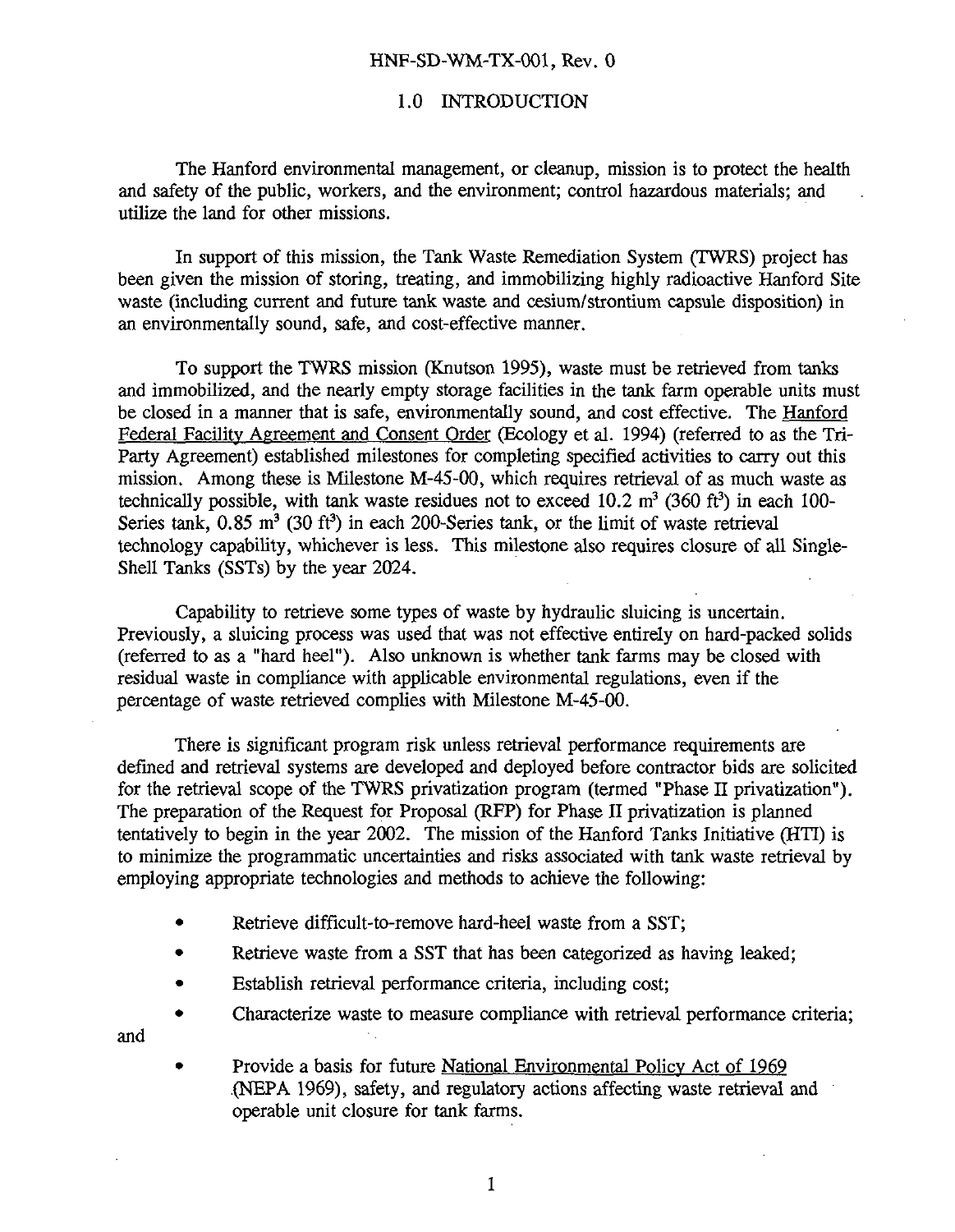The HTI project activities will begin in Fiscal-Year (FY-) 1997 and be completed in four years. It will focus on two tanks, 241-AX-104 and 241-C-106. The project will be staffed with participants from the U.S. Department of Energy (DOE), Project Hanford Management Contractor (PHMC), Pacific Northwest National Laboratory (PNNL), the EM-50 Tank Focus Area, and other national laboratories. Participation by private industry is a main objective of the HTI project. The HTI will provide the DOE with information vital for the establishment of requirements and specifications of the retrieval scope of the TWRS privatization program.

In accomplishing the HTI mission, technologies and services will be acquired through performance-based contracts with private industry. Performance-based specifications will be used to develop technologies and acquire services from the national laboratories. A major goal is to establish teaming relationships with the private sector and the national laboratories to meet the competitive performance requirements for retrieval and characterization technologies.

The HTI project has been divided into three sub-projects as described in the following three paragraphs.

The first sub-project demonstrates a range of retrieval technologies. In this subproject, industry and other technology developers will be solicited to propose alternate technologies for removing waste from SSTs. The technologies of the participants will be evaluated and proof-of-principle tests of the best technologies will be performed. The results of these tests will be disseminated to prospective bidders to support design refinements for subsequent testing.

The second sub-project demonstrates in-tank retrieval technologies. A performancebased competitive bid process will be used to select two vendors to provide equipment to participate in "cold" testing. It is anticipated that one of the two vendors will be selected to test the equipment in Tank 241-C-106. Hot testing is expected to provide data on waste removal capability. As part of this hot test, the retrieval system will be used to complete retrieval of the hard-heel waste to comply with the requirement of either 10.2 m<sup>3</sup> (360 ft<sup>3</sup>) residue or the limit of waste retrieval technology capability, whichever is less (Milestone M-45-00).

The third sub-project demonstrates a methodology for establishing a closure basis for SSTs. In this sub-project, the amount of waste that may be left behind in the tanks is determined, a basis for determining when waste retrieval is complete is established, the technology and analytical basis for determining when retrieval is complete is demonstrated, and the performance of various retrieval/closure alternatives is evaluated and compared.

The tests associated with the second sub-project, the demonstration of in-tank retrieval technologies, is the subject of this plan. For defining and planning the testing requirements of the subproject, the systems that will be tested individually and in an integrated fashion are the:

• Waste Removal System (WRS);

 $\overline{2}$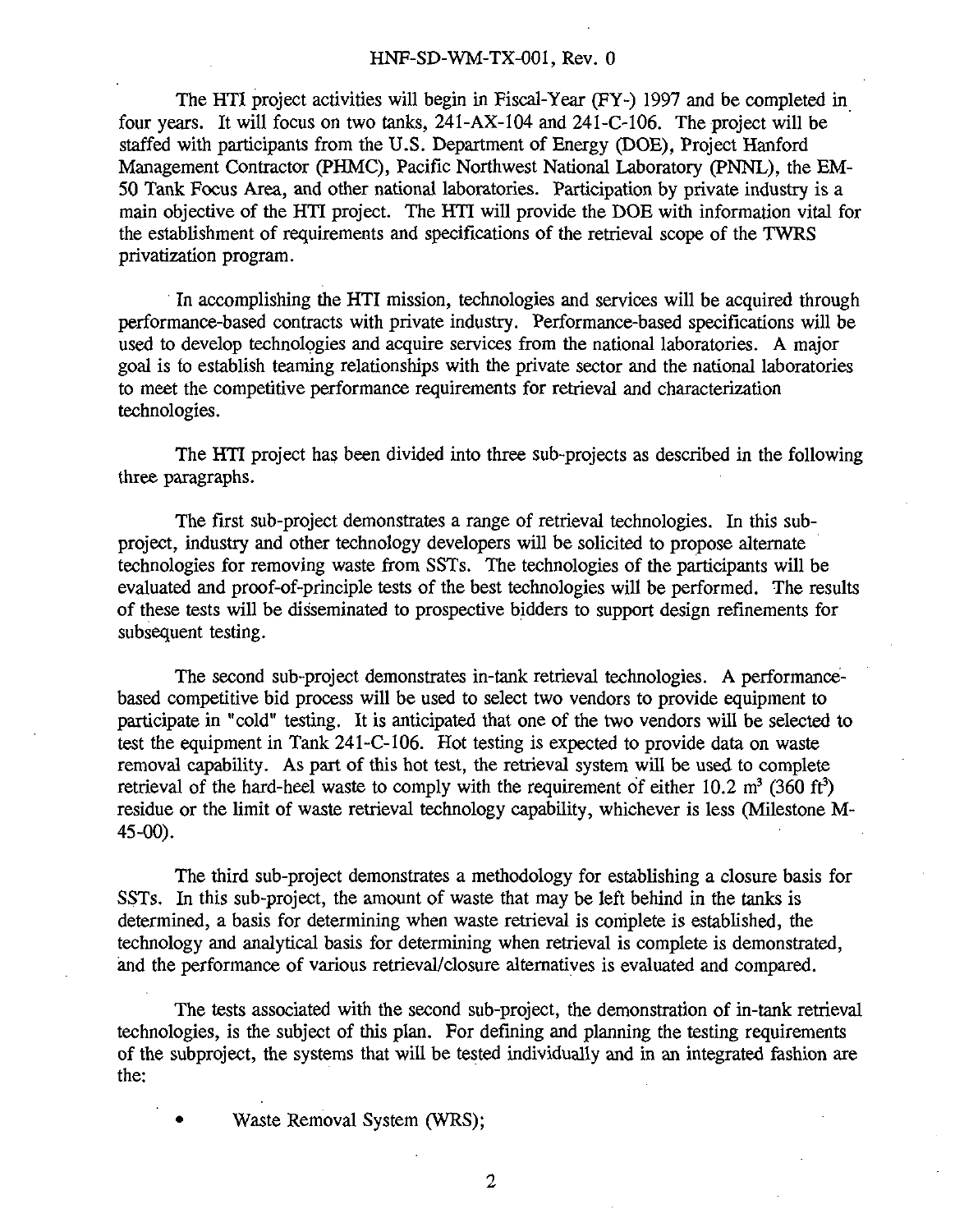- Waste Transfer System (WTS); and
- Balance-of-Plant (BOP) Systems.

The combined systems will be designated as the Integrated Waste Retrieval System (IWRS).

#### 1.1 PURPOSE

The plan presents a systematic approach to performing tests associated with demonstrating in-tank retrieval technologies. The testing activities focus on demonstrating the capabilities of vendor-provided technologies to remove radiochemical sludge heels from the SSTs, and on generating information to provide answers to the TWRS project regarding the capability of retrieval technologies to meet TPA requirements and the cost to arrive at various waste-removal levels. The tests will be performed throughout a period of approximately 20 months (9/98 through 5/00). The tests will include, sequentially, the following testing stages:

- Qualification Tests to verify the design requirements for the WRS, WTS, and BOP have been met (Section 3.1);
- Cold Tests to demonstrate that the WRS, WTS, and BOP can dislodge, mobilize, and transfer simulated wastes from a simulated tank to a simulated receiver tank (Section 3.2);
- Functional Tests to demonstrate that the WRS is in working order subsequent to arriving at the Hanford Site, and that the WTS and BOP are ready for use by the vendors (Section 3.3);
- Mockup/Training Tests to demonstrate, in a simulation of an actual tank riser, that the systems can be deployed (installed) in an actual tank for retrieval tests (Section 4.1). These tests focus on training, environment, safety, health, and quality-related requirements and procedures;
- Acceptance/Operational Tests to demonstrate that the IWRS has been deployed correctly in Tank 241-C-106, prior to hot testing (Section 4.2); and
- Retrieval Tests to demonstrate that the IWRS can remove waste from the Tank 241-C-106 environment (Section 4.3).

Characteristics of each type of test for the WRS and the combined WTS and BOP tests are shown in Tables 1 and 2, respectively. The characteristics include:

- Where the tests will be conducted;
- What company will perform the tests;
- The type of test bed to be used; and
- The type of waste involved (if any).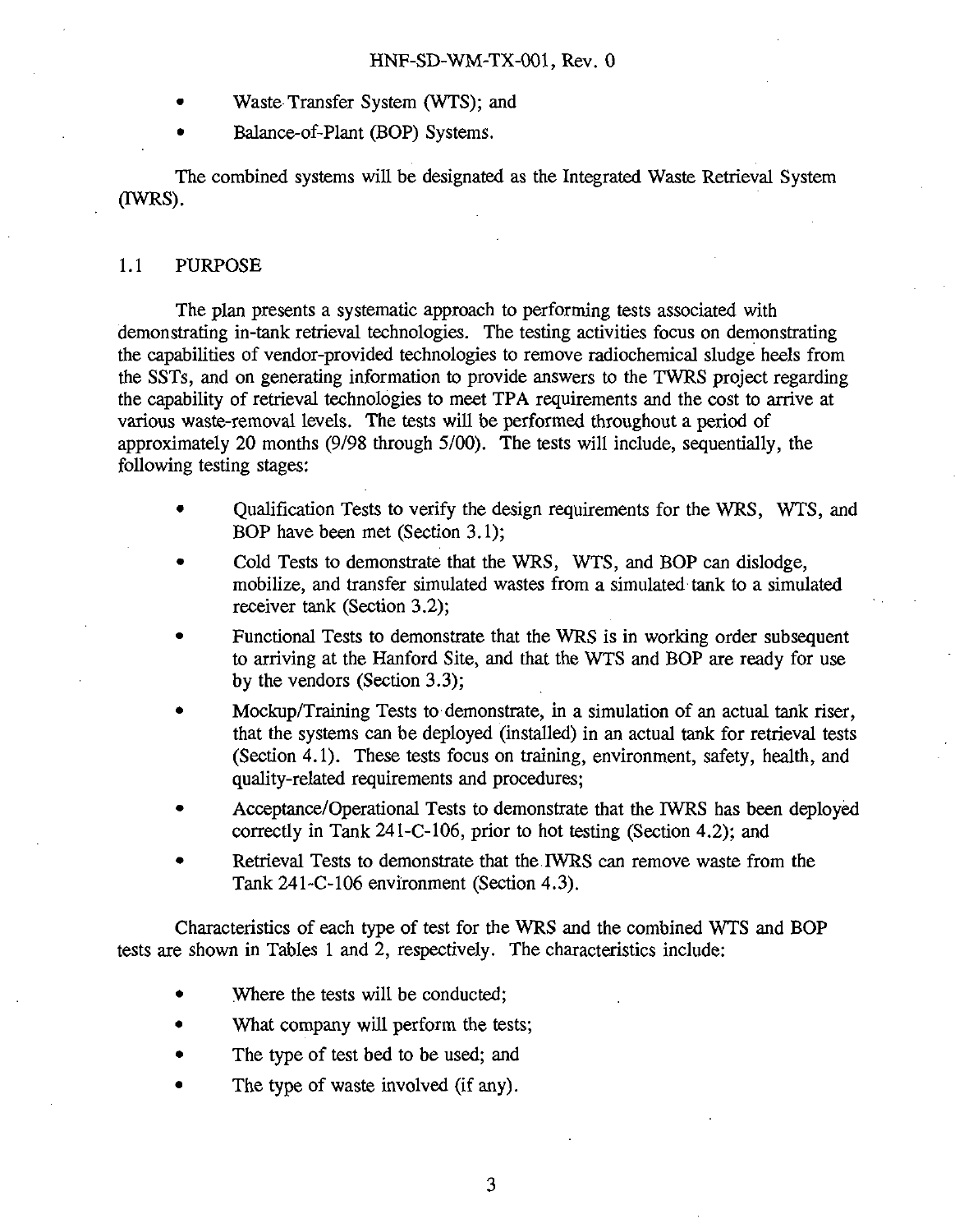| $\sqrt{\text{Test}}$ | Sub-system    | Cold        | Functional  | Mockup/Training | Accept/Operate* | Retrieval*  |
|----------------------|---------------|-------------|-------------|-----------------|-----------------|-------------|
| Type                 | Qualification | Section 3.2 | Section 3.3 | Section 4.1     | Section 4.2     | Section 4.3 |
|                      | Section 3.1   |             |             |                 |                 |             |
| Characteristics      |               |             |             |                 |                 |             |
| Location             |               |             |             |                 |                 |             |
| Vendor Site          |               |             |             |                 |                 |             |
| Hanford Site         |               |             |             |                 |                 |             |
| Performer            |               |             |             |                 |                 |             |
| Vendor               |               |             |             |                 |                 |             |
| PHMC Support         |               |             |             |                 |                 |             |
| Integrated Team      |               |             |             |                 |                 |             |
| Test Bed             |               |             |             |                 |                 |             |
| Out-of-Tank          |               |             |             |                 |                 |             |
| Simulated Tank       |               |             |             |                 |                 |             |
| 241-C-106            |               |             |             |                 |                 |             |
| ∥Waste               |               |             |             |                 |                 |             |
| None                 |               |             |             |                 |                 |             |
| Simulated            |               |             |             |                 |                 |             |
| 241-C-106            |               |             |             |                 |                 |             |

## Table 1. Test Information Matrix for Demonstration of Vendor-Constructed WRS.

\* Note that these two tests are of the entire IWRS.

4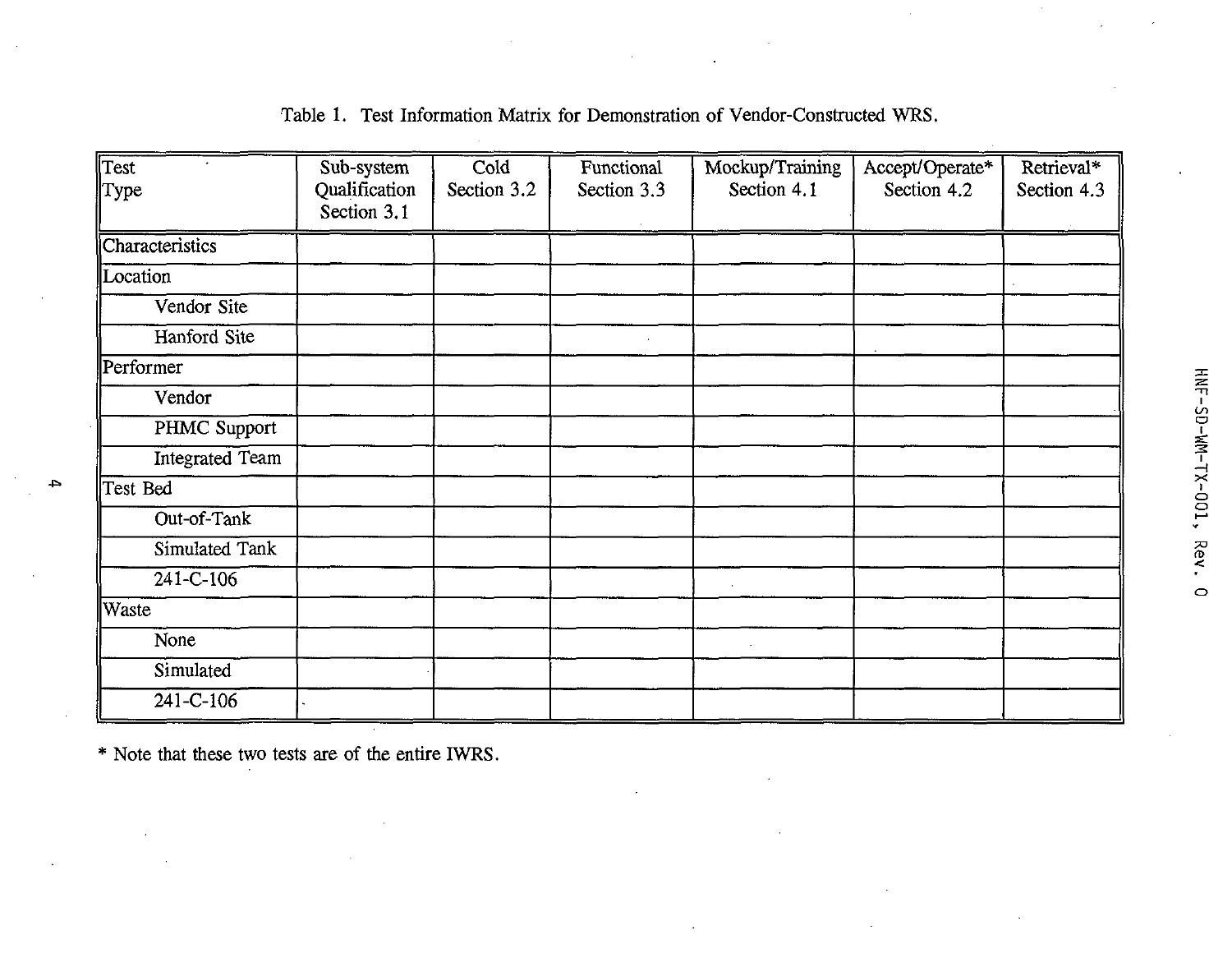| Test                     | Sub-system                   | Cold           | Functional  | Mockup/Training | Accept/Operate* | $Retricval*$  |
|--------------------------|------------------------------|----------------|-------------|-----------------|-----------------|---------------|
| $\ $ Type                | Oualification<br>Section 3.1 | Section<br>3.2 | Section 3.3 | Section 4.1     | Section 4.2     | Section $4.3$ |
| Characteristics          |                              |                |             |                 |                 |               |
| Location                 |                              |                | N/A         | N/A             |                 |               |
| Hanford Site             |                              |                |             |                 |                 |               |
| Performer                |                              |                | N/A         | N/A             |                 |               |
| PHMC Support             |                              |                |             |                 |                 |               |
| <b>Integrated Team</b>   |                              |                |             |                 |                 |               |
| Test Bed                 |                              |                | N/A         | N/A             |                 |               |
| Out-of-Tank              |                              |                |             |                 |                 |               |
| 241-AX-104 and 241-C-106 |                              |                |             |                 |                 |               |
| Waste                    |                              |                | N/A         | N/A             |                 |               |
| None                     |                              |                |             |                 |                 |               |
| Simulated                |                              |                |             |                 |                 |               |
| 241-C-106                |                              |                |             |                 |                 |               |

Table 2. Test Information Matrix for Demonstration of PHMC-Constructed WTS and BOP Systems.

\* Note that these two tests are of the entire IWRS.

**cn**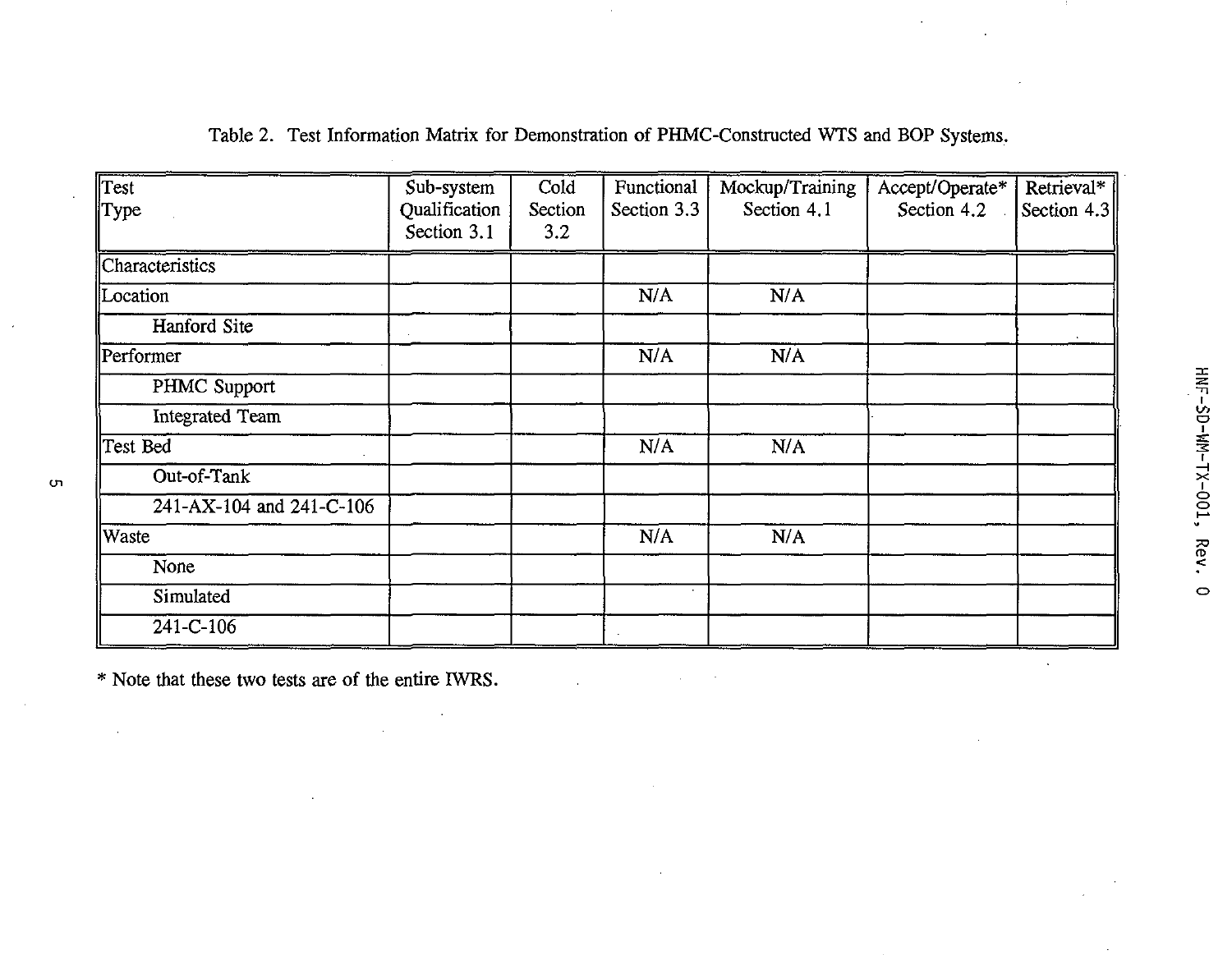The desired outcome of the Demonstration of In-Tank Retrieval Technologies is to:

- Demonstrate the selected technology's hard-heel waste removal capability can achieve a goal of leaving no more than  $10.2 \text{ m}^3$  (360 ft<sup>3</sup>) residual waste remaining after retrieval;
- Collect the necessary data concerning the selected technology's performance so that estimates can be made as to the realistic limits (cost, schedule, and performance) of the waste retrieval technology's capabilities; and
- Remove sufficient waste from the SST test tank to reduce heat generation to < 40,000 BTU/hr (if this goal has not already been met by earlier sluicing performed by Project W-320).

Throughout this demonstration process, vendors will be required to document, implement, and maintain an appropriate and approved Quality Assurance (QA) Program. The QA Program will identify the industry consensus QA standard(s) that have been adopted, such as NQA-1, ISO Q9001, DOE Order 5700.6C, or 10 CFR 830.120. Vendor initiated changes to these QA Programs during the performance of their contracts will be required to be submit to the PHMC for review and approval prior to implementation. When subcontracting any portion of these contracts, the vendors will be required to invoke the applicable quality assurance program requirements on the next level subcontractors.

This plan defines what testing will be performed (scope), why the testing will be performed (rationale), the sequencing of testing (schedule), and where the testing will be performed. Based on this plan, individual test plans and procedures will be developed to provide detailed definition of each operational test and to establish procedures and acceptance criteria for completing each test. Section 5.0 provides additional information regarding the test plans to be developed.

### 1.2 PLAN CONTENTS

This plan consists of the following sections.

- 1. Introduction—This section describes the purpose of the testing program and the Test Implementation Plan contents.
- 2. Background-This section describes the history of the tanks at the Hanford Site, the need for the HTI project, and its goals. It also describes how the Demonstration of In-Tank Demonstration Technologies sub-project relates to the HTI project, and supports its goals.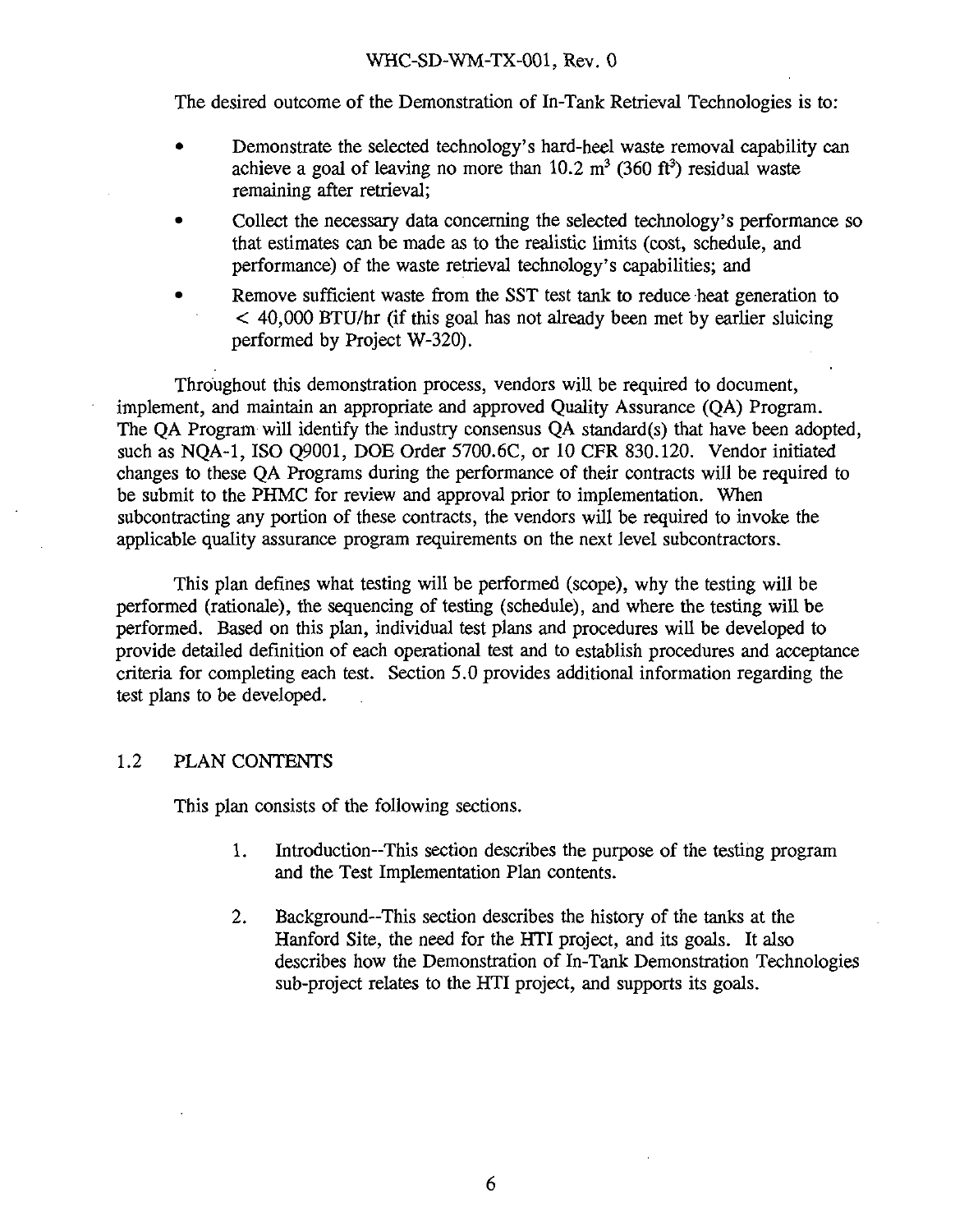- 3. Qualification Tests—This section describes the objectives of the tests conducted to demonstrate that engineering design and development are complete; that design risks have been minimized; that the system will perform as required and specified. This testing includes subsystem qualification tests, cold tests, and functional tests. Subsystem qualification and cold tests is accomplished at the vendor's site for the WKS. All other qualification tests are accomplished at the Hanford site.
- 4. Operational Tests—This section describes tests conducted in conditions as close as possible to the operational environment. It is used to estimate operational effectiveness and suitability for identification of operational deficiencies and needed modifications. This testing consists of mockup/training tests, acceptance/operational tests, and tests of the integrated WTS. These tests will be conducted at the Hanford site, culminating in testing on/in Tank C-106.
- 5. Development of Test Plans-This section describes the development of vendor-generated and PHMC-approved test plans and procedures for each testing stage. The PHMC will also generate test plans for WTS and BOP systems testing, as necessary.
- 6. Test Plan Deviations-This section invokes the TWRS Configuration Management Plan as the procedure for implementing changes to planned tests. This plan will be followed in the event that new tests are identified, planned tests are modified or deleted, or certain tests are not possible to implement.
- 7. Data Management-This section invokes the TWRS Data Quality Objective (DQO) process and the TWRS Quality Assurance (QA) Plan as the processes for defining and managing test data, including data collection, recording, evaluation, reporting, and archiving.
- 8. Schedule—This section presents the testing program schedule.
- 9. Resources—This section presents an overview of resource requirements for implementation of the testing program.
- 10. References—This section contains a bibliography of all documents referenced in this document.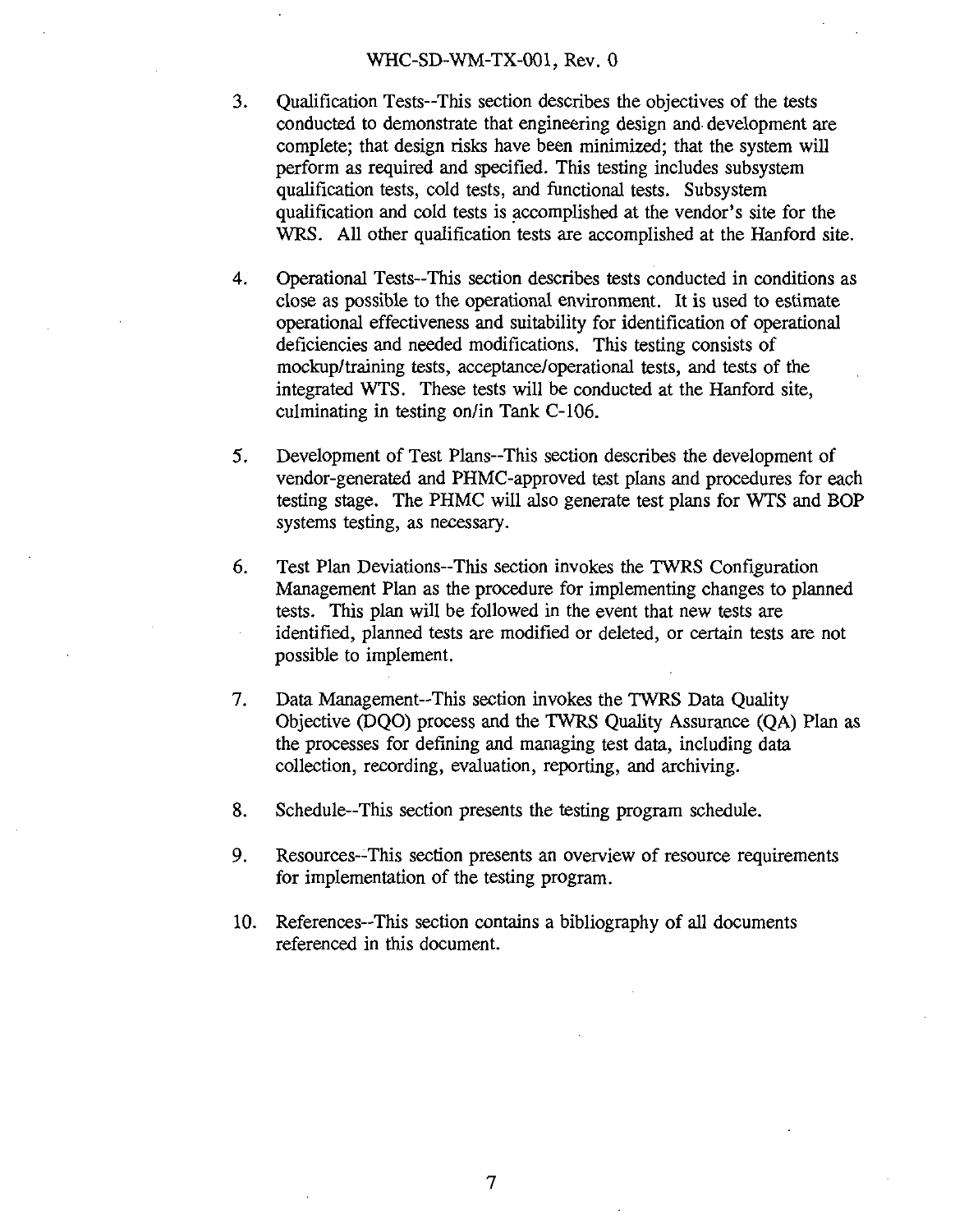## 2.0 BACKGROUND

#### 2.1 TANK HISTORY

From 1943 to 1989, the Hanford Site's principal mission was the production of weapons-grade plutonium. To produce plutonium, uranium metal was irradiated in plutonium-production reactors.

The irradiated uranium metal, known as spent fuel, was cooled and treated in a chemical separations or reprocessing plant, where plutonium was separated from uranium and many other radioactive by-products. The plutonium then was used for nuclear weapons production. Large amounts of spent fuel were produced to generate enough plutonium to make a nuclear weapon. The chemical separations process resulted in large volumes of radioactive waste.

The Hanford Site processed more than 100,000 metric tons (110,000 tons) of uranium and generated several-hundred-thousand metric tons of waste. The waste included high-level, transuranic, low-level, hazardous, and mixed waste.

For the high-level waste (HLW) generated by the chemical reprocessing plants, waste management initially involved adding sodium hydroxide or calcium carbonate to make the acidic waste alkaline; and storing the waste in large underground tanks until a long-term disposal solution could be determined. During the 1940s through the early 1960s, 149 SSTs with a capacity of 210,000 L (55,000 gal) to  $3,800,000$  L (1,000,000 gal) were built to store HLW near the center of the Hanford Site in an area named the 200 East and West Areas.

Subsequent processing of these wastes, including the recovery of uranium, cesium, and strontium, and the evaporation and resulting concentration of wastes, have created mixtures of highly radioactive materials, comprised of liquids, saltcake, soft sludges, and hardpan. Removal of liquids, saltcake, and sludges have been demonstrated previously, and no technology issues exist. However, the removal of hardpan materials is yet to be demonstrated; thus, the need for the HTI.

## 2.2 PROJECT HISTORY

The HTI was established in response to issues raised within the SST Retrieval subproject of the TWRS project. These issues were:

- Clean-out requirements for SSTs;
- Leakage limits for SSTs;
- Retrieval methods; and
- Operable unit closure methods.

8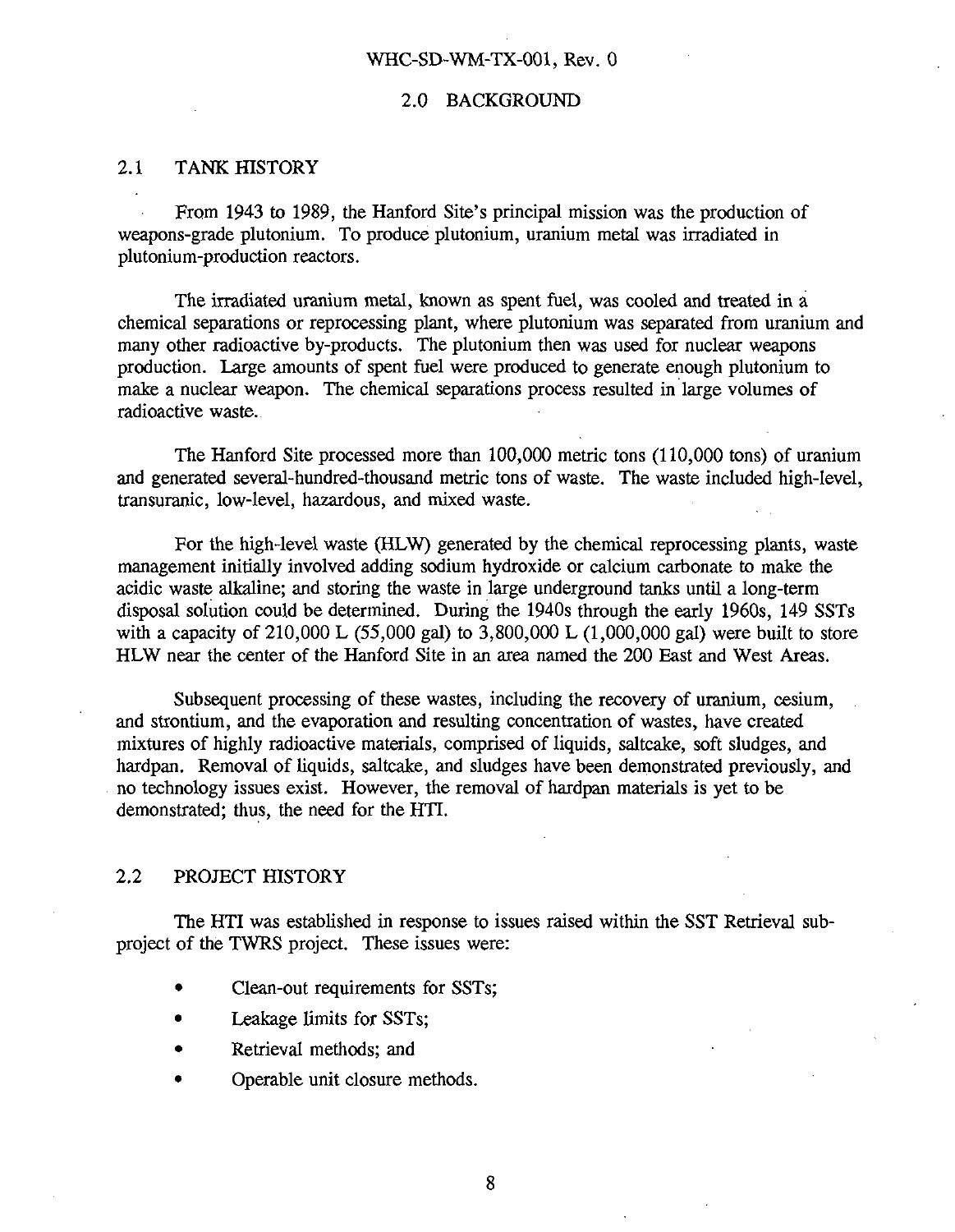The HTI sub-projects were established to provide resolution to these issues with the Demonstration of In-Tank Retrieval Technologies resolving the issues of clean-out requirements and retrieval methods.

### 3.0 QUALIFICATION TESTS

Qualification Tests are tests conducted to demonstrate that engineering design and development are complete; that design risks have been minimized; that the system will perform as required and specified. This testing includes subsystem qualification tests, cold tests, and functional tests.

## 3.1 SUBSYSTEM QUALIFICATION TESTS

Qualification testing of the IWRS developed in response to a performance-based specification will be required to ensure that the system meets the requirements contained in the specification before conducting other tests and demonstrations. Its subsystems are:

- The WRS being constructed by vendors:
- The WTS being constructed by the PHMC; and
- The BOP systems being constructed by the PHMC.

Data acquired during Qualification tests will be used to:

- Verify that the design requirements have been met:
- Verify that design of the components support the subsystem and the integrated system; and
- Support development of requirements for on-site, integrated testing and training.

These Qualification tests may be performed in several ways to show compliance with performance requirements, such as:

- Observations;
- Analyses (calculations);
- Inspections (limited tools); and
- Actual tests and measurements.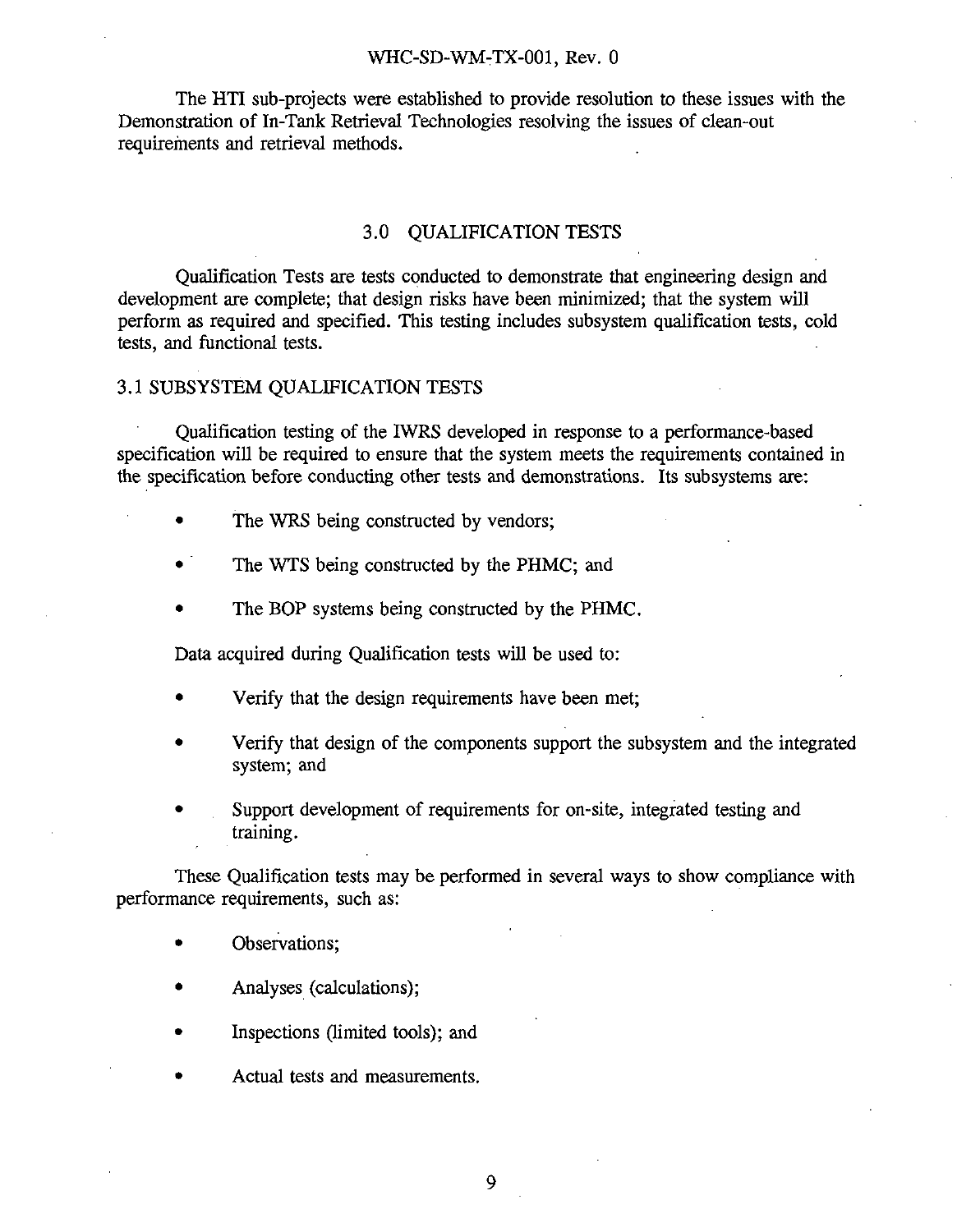Qualification tests of the WRS will be conducted at the vendor's site by the vendor and qualification tests of the WTS and BOP components and subsystems will be conducted on-site by the PHMC. As noted in subsequent tests, the vendor supplied subsystems will be tested on-site with the other subsystems by a trained, integrated team of vendor and PHMC staff. Tests conducted by the vendor at the vendor's site or at the Hanford Site will be observed by and/or verified by PHMC staff. The DOE-RL staff will be notified of, and invited to observe all tests conducted by the vendor or PHMC. Tests will not be delayed or rescheduled pending DOE-RL participation.

## 3.1.1 QUALIFICATION TESTS OF THE WASTE REMOVAL SYSTEM AT THE VENDOR'S SITE

These tests will be conducted in accordance with detailed test plans developed by the vendor and approved by the PHMC. The tests and their objectives will include items as shown in Table 3.

| <b>Tests</b>                       | <b>Objectives</b>                                                                                |
|------------------------------------|--------------------------------------------------------------------------------------------------|
| Deploy WRS                         | Qualify the ability to insert the WRS into and remove it from a tank.                            |
| Remove Waste                       | Qualify the ability of the WRS to dislodge, mobilize, and convey simulated waste.                |
| <b>Condition Waste</b>             | Qualify the ability of the WRS to condition simulated waste to allow pumping<br>through the WTS. |
| Operate WRS                        | Qualify the ability of the WRS to operate and maneuver under simulated<br>conditions.            |
| Control and Monitor<br><b>IWRS</b> | Qualify the ability to control and monitor the operations of the WRS.                            |

Table 3. Qualification Test Objectives for the WRS at the Vendor's Site.

#### 3.1.2 QUALIFICATION TESTS OF THE WASTE TRANSFER SYSTEM ON SITE

These tests will be conducted in accordance with detailed test plans developed and approved by the PHMC. The tests and their objectives will include items as shown in Table  $4.$ 

Table 4. Qualification Test Objectives for the WTS on Site.

| Tests                         | <b>Objectives</b>                                                     |
|-------------------------------|-----------------------------------------------------------------------|
| Verify WTS                    | Qualify WTS. Verify existing WTS and modifications.                   |
| Control and Monitor<br>ll WTS | Qualify the ability to control and monitor the operations of the WTS. |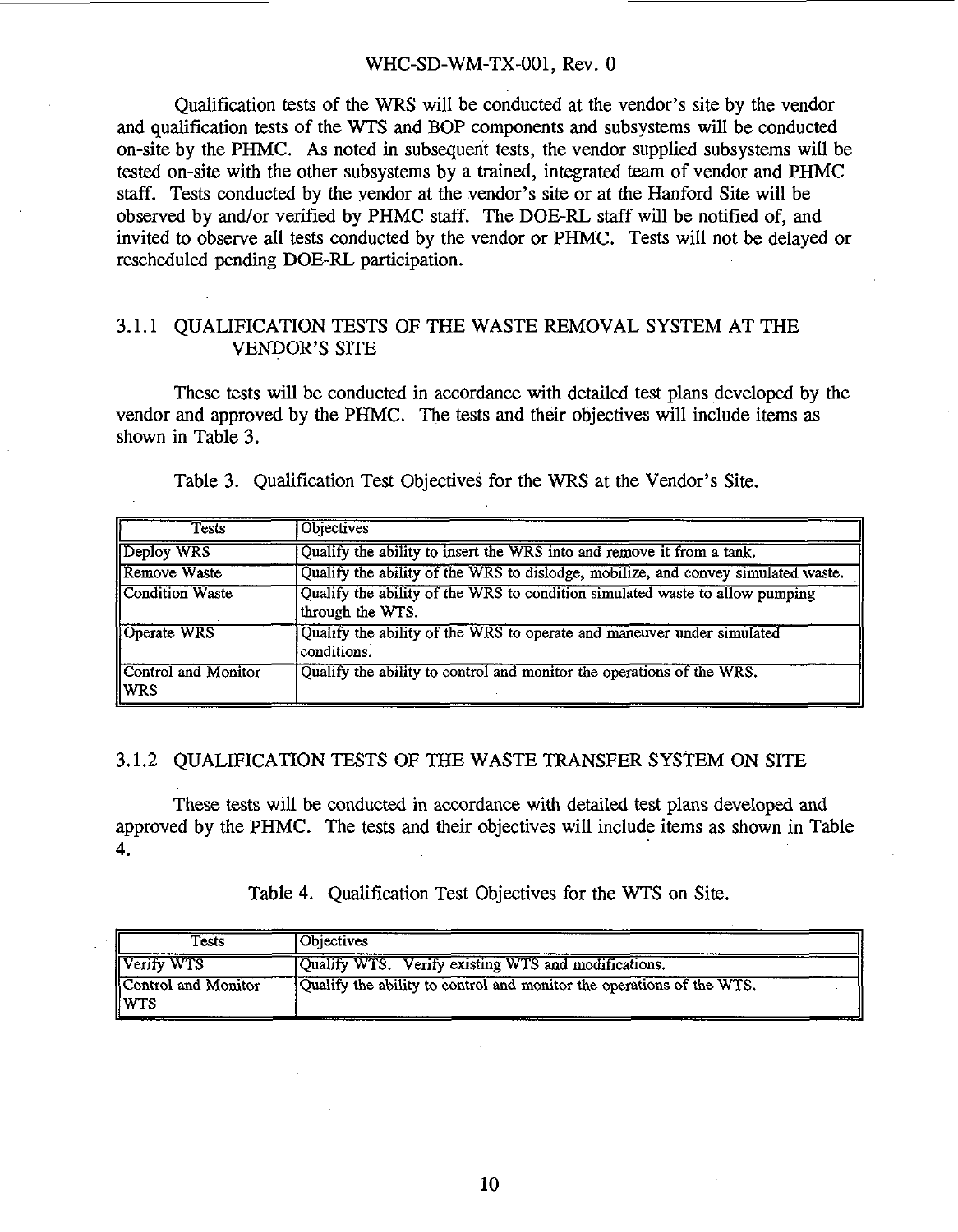### 3.1.3 QUALIFICATION OF BALANCE-OF-PLANT SYSTEMS

These tests will be conducted by the PHMC on site, in accordance with detailed test plans developed by the constructor and approved by the PHMC. The BOP Systems potentially needing qualification testing could include:

- New risers:
- Modifications to the heating, ventilating, and air conditioning (HVAC) system;
- Utility upgrades;
- Instrumentation and controls.

Tests and objectives for these modified systems and their interfaces with other systems will be determined as the project identifies needs.

### 3.2 COLD TESTS

Cold testing of the WRS, WTS, and BOP systems will be required to demonstrate that the systems meet requirements prior to integrated, on-site acceptance, and hot testing.

Data acquired during Cold Tests will be used to;

- Demonstrate that each component and system operates as required under simulated conditions;
- \_ Qualify that components and systems could operate as an integrated system; and
- Support development of requirements for integrated, on-site hot testing, and training.

Cold tests of the WRS will be conducted at the vendor's site by the vendor, and cold tests of the WTS will be conducted on-site by the PHMC. In subsequent tests, the two vendor supplied systems, WRS, will be integrated with the PHMC supplied WTS and BOP systems and tested on-site by a trained, integrated team of vendor and PHMC staff. Tests conducted by the vendor at the vendor's site or at the Hanford Site will be observed by and/or verified by PHMC staff. The DOE-RL staff will be notified of, and invited to observe all tests conducted by the vendor or PHMC. Tests will not be delayed or rescheduled pending DOE-RL participation.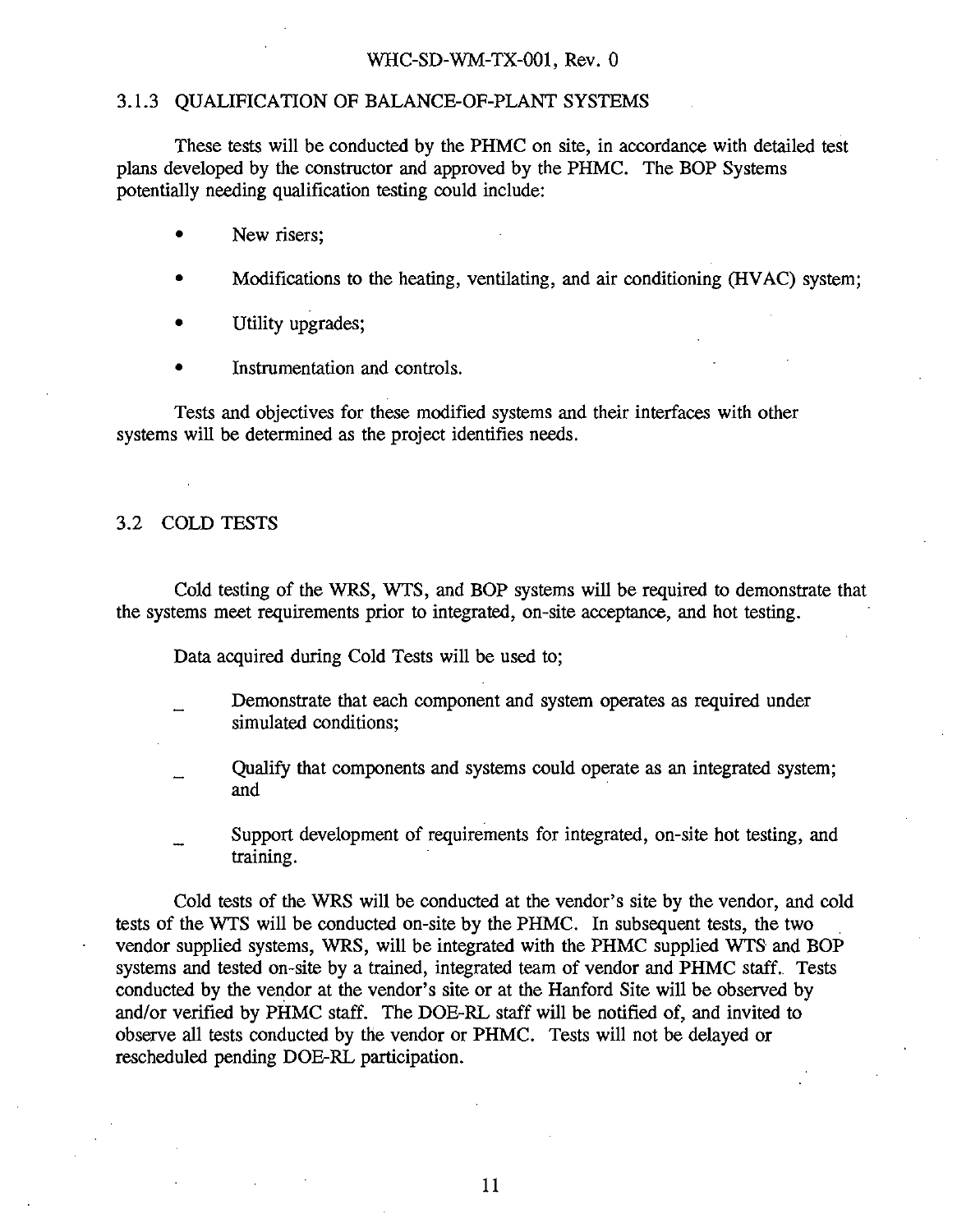## 3.2.1 COLD TESTS OF THE WASTE REMOVAL SYSTEM AT THE VENDOR'S SITE

These tests will be conducted by the vendor at the vendor's site in accordance with detailed test plans developed by the vendor and approved by the PHMC. The tests and their objectives will include items as shown in Table 5.

Table 5. Cold Test Objectives for the WRS at the Vendor's Site.

| Tests                      | <b>Objectives</b>                                                                                    |
|----------------------------|------------------------------------------------------------------------------------------------------|
| Deploy WRS                 | Demonstrate the ability to insert the WRS into and remove it from a simulated tank.                  |
| Remove Waste               | Demonstrate the ability of the WRS to dislodge, mobilize, and convey simulated waste.                |
| Condition Waste            | Demonstrate the ability of the WRS to condition simulated waste to allow pumping through<br>the WTS. |
| <b>Operate WRS</b>         | Demonstrate the ability of the WRS to operate and maneuver under simulated conditions.               |
| Control and<br>Monitor WRS | Demonstrate the ability to control and monitor the operations of the WRS.                            |

## 3,2.2 COLD TESTS OF THE WASTE TRANSFER SYSTEM ON SITE

These tests will be conducted by the PHMC on site in accordance with detailed test plans developed and approved by the PHMC. The tests and their objectives will include items as shown in Table 6.

Table 6. Cold Test Objectives for the WTS on Site.

| <b>Tests</b>               | <b>Objectives</b>                                                                    |
|----------------------------|--------------------------------------------------------------------------------------|
| Verify WTS                 | Demonstrate that the existing transfer system and modifications can transfer wastes. |
| Control and<br>Monitor WTS | Demonstrate the ability to control and monitor the operations of the WTS.            |

#### 3.2.3 COLD TESTS OF BALANCE-OF-PLANT SYSTEMS

These tests will be conducted by the PHMC on site in accordance with detailed test plans developed by the constructors and approved by the PHMC. The BOP Systems potentially needing cold testing could include:

- New risers;
- Modifications to the HVAC system;
- Utility upgrades; and
- \_ Instrumentation and controls.

.Tests and objectives for these modified systems and their interfaces with other systems will be determined as the project identifies needs.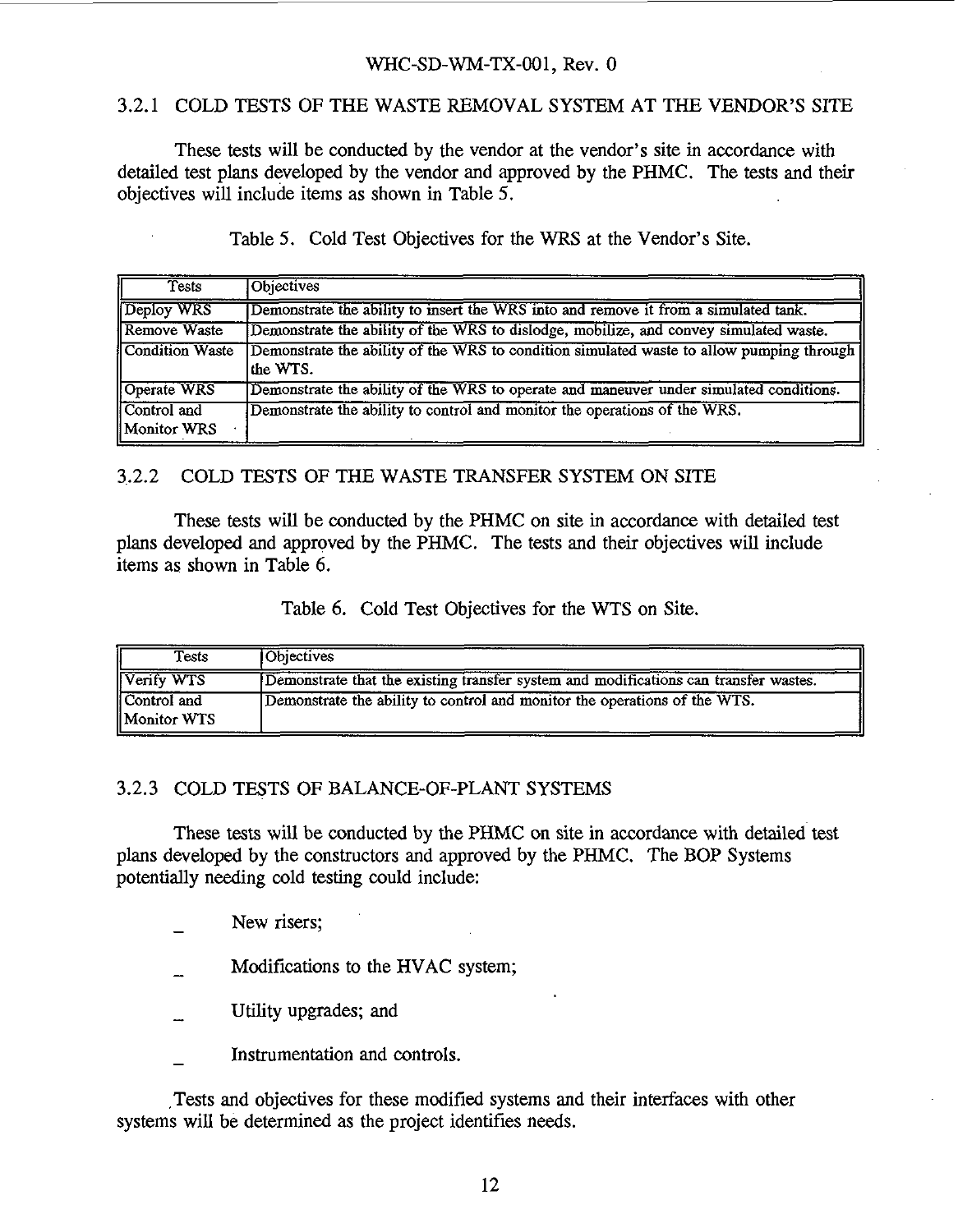## 3.3 FUNCTIONAL TESTS

Functional testing of off-site vendor-constructed systems of the IWRS will be required of the vendors at the Hanford Site to demonstrate that the systems are in working order subsequent to being shipped to the Site and prior to being subjected to operational tests. These tests will be conducted in a non-radioactive environment. Tests conducted by the vendor at the vendor's site or at the Hanford Site will be observed by and/or verified by PHMC staff. The DOE-RL staff will be notified of, and invited to observe all tests conducted by the vendor or PHMC. Tests will not be delayed or rescheduled pending DOE-RL participation.

Data acquired during Functional Tests will be used to:

Verify that the components or subsystems operate at the Hanford Site as demonstrated at the vendor's site.

## 3.3.1 FUNCTIONAL TESTS OF THE WASTE REMOVAL SYSTEM ON SITE

Functional tests will conducted on site on the WRS, in accordance with vendor-developed and PHMC-approved test plans to verify that the systems are as functional (i.e., operate) as they did at the vendor's sites. These tests and objectives will include items as shown in Table 7.

| Tests           | <b>Objectives</b>                                                                                                        |
|-----------------|--------------------------------------------------------------------------------------------------------------------------|
| Remove Waste    | Demonstrate that the WRS functions of waste dislodging, mobilization, and<br>conveyance are met.                         |
| Condition Waste | Demonstrate that the WRS functions to condition waste are operable.                                                      |
| Operate WRS     | Demonstrate that the WRS functions of operability and maneuverability are<br>operable.                                   |
|                 | Control and Monitor WRS Demonstrate that the WRS functions to control and monitor operations of the<br>WRS are operable. |

Table 7. Functional Test Objectives for the WRS on Site.

## 3.3.2 FUNCTIONAL TESTING OF BALANCE-OF-PLANT SYSTEMS ON SITE

These tests will be conducted by vendors on site in accordance with detailed test plans developed by the vendor and approved by the PHMC. The BOP systems potentially requiring functional testing could include:

- New risers:
- Modifications to the HVAC system;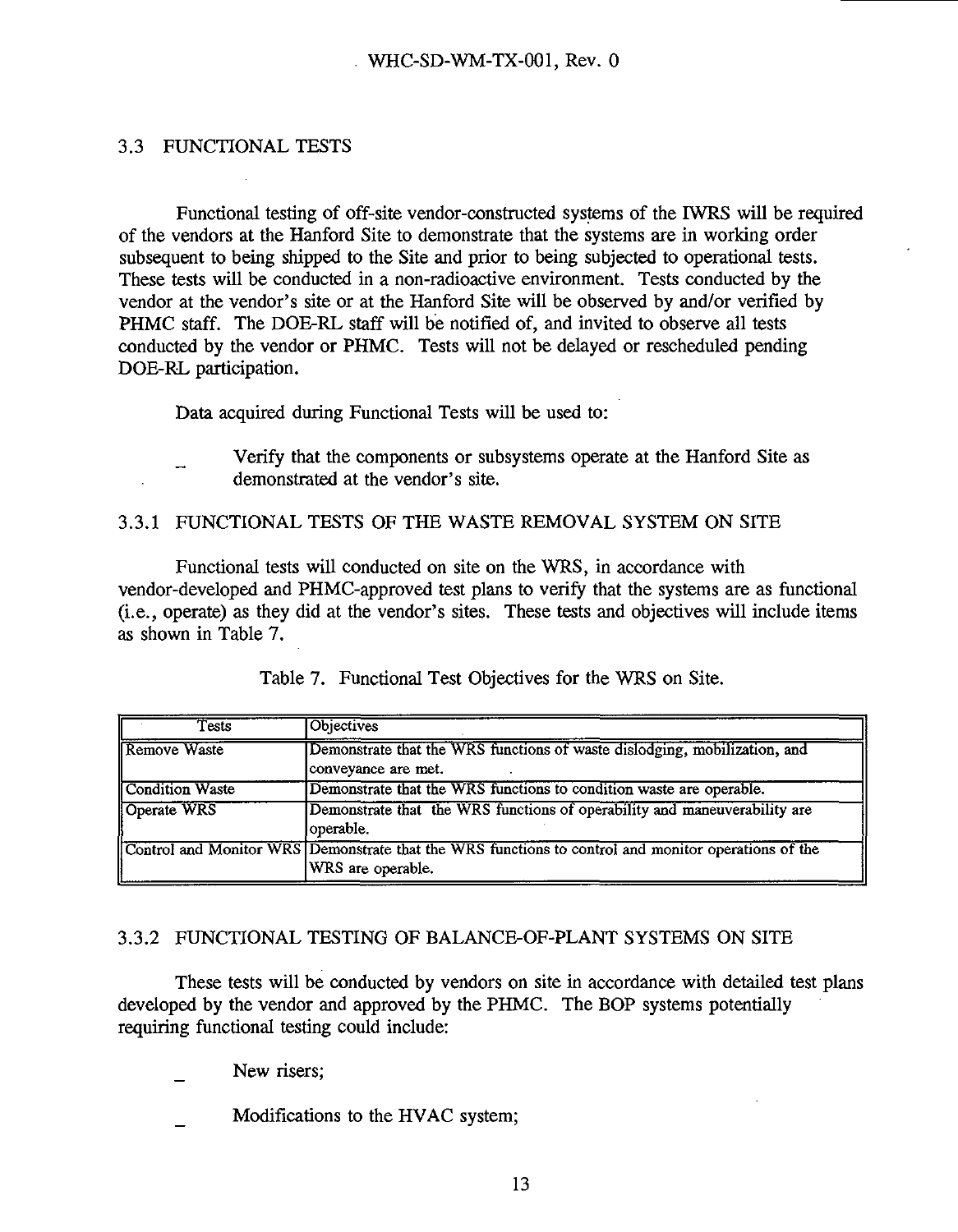Utility upgrades; and

Instrumentation and controls.

Tests and objectives for these systems and their interfaces with other systems will be determined as the project identifies needs.

## 4.0 OPERATIONAL TESTS

Operational Tests are conducted in conditions as close as possible to the operational environment. It is used to estimate operational effectiveness and suitability for identification of operational deficiencies and needed modifications. This testing consists of mockup/training tests, acceptance/operational tests, and tests of the integrated WTS.

#### 4.1 MOCKUP/TRAINING TESTS

Mockup/Training testing of vendor- and PHMC-constructed systems will be required on site to demonstrate, in a simulation of an actual tank riser, that the systems can be deployed safely (installed) in an actual tank for retrieval tests. These tests will be focused on environment, safety, health, and quality-related requirements and procedures. This will be the first time that vendor and PHMC operators will work together. Tests conducted by the vendor at the vendor's site or at the Hanford Site will be observed by and/or verified by PHMC staff. The DOE-RL staff will be notified of, and invited to observe all tests conducted by the vendor or PHMC. Tests will not be delayed or rescheduled pending DOE-RL participation.

Data acquired during Mockup/Training tests will be used to:

- Demonstrate that each component and the overall system can be assembled and installed safely;
- Demonstrate that the integrated system can be installed in a manner that protects facilities, equipment, workers, and the environment; and
- Support installation and removal and training.

### 4.1.1 MOCKUP/TRAINING TESTS OF THE WASTE REMOVAL SYSTEM ON SITE

These tests will be conducted by the vendor on site in accordance with detailed test plans developed by the vendor and approved by the PHMC. The tests and their objectives will include items as shown in Table 8.

14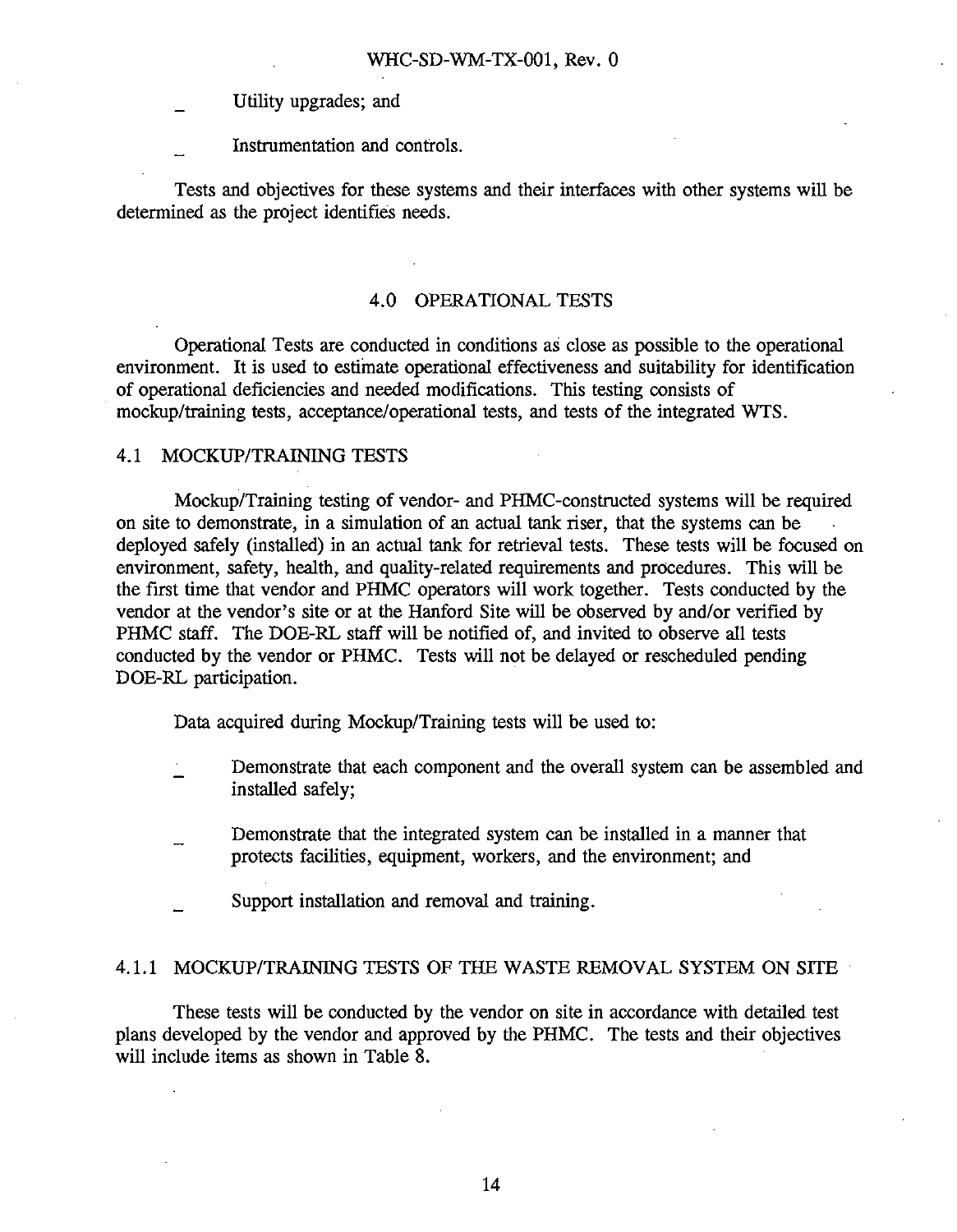Table 8. Mockup/Training Test Objectives for the WRS on Site.

| Test       | Obiectives |                                                                                                 |
|------------|------------|-------------------------------------------------------------------------------------------------|
| Deploy WRS |            | Demonstrate the ability to safely insert the WRS into and remove it from a simulated tank.<br>ш |

#### 4.1.2 MOCKUP/TRAINING TESTS OF BALANCE-OF-PLANT SYSTEMS

These tests will be conducted by vendors or the PHMC on site in accordance with detailed test plans developed by the vendor and approved by the PHMC. The BOP Systems potentially needing Mockup/Training testing could include:

\_ Modifications to pits; and

The BOP equipment removal.

Tests and objectives for these systems and their interfaces with other subsystems will be determined as the project identifies needs.

#### 4.2 ACCEPTANCE/OPERATIONAL TESTS

Acceptance/Operational cold tests will be conducted on site in Tank 241-C-106 by the vendor in cooperation and coordination with PHMC staff to demonstrate that the each system (both vendor- and PHMC-constructed) and the IWRS is ready to be operated. No actual waste materials will be involved in the tests, though the tests will be conducted in the actual tank. System tests will be conducted by vendors and the integrated system will be tested by an integrated team of vendor and PHMC staff. Tests conducted by the vendor at the vendor's site or at the Hanford Site, will be observed by and/or verified by PHMC staff. The DOE-RL staff will be notified of, and invited to observe all tests conducted by the vendor or PHMC. Tests will not be delayed or rescheduled pending DOE-RL participation. These tests will support the ORR of the system to be performed by an independent organization of PHMC and DOE.

Data acquired during Acceptance/Operational testing of the WRS will be used to:

- Demonstrate that each system operates as required under actual tank conditions;
- Demonstrate that the integrated systems operates as required under actual tank conditions;
- Demonstrate that the integrated system operates in a safe, healthful, quality, and environmentally acceptable manner; and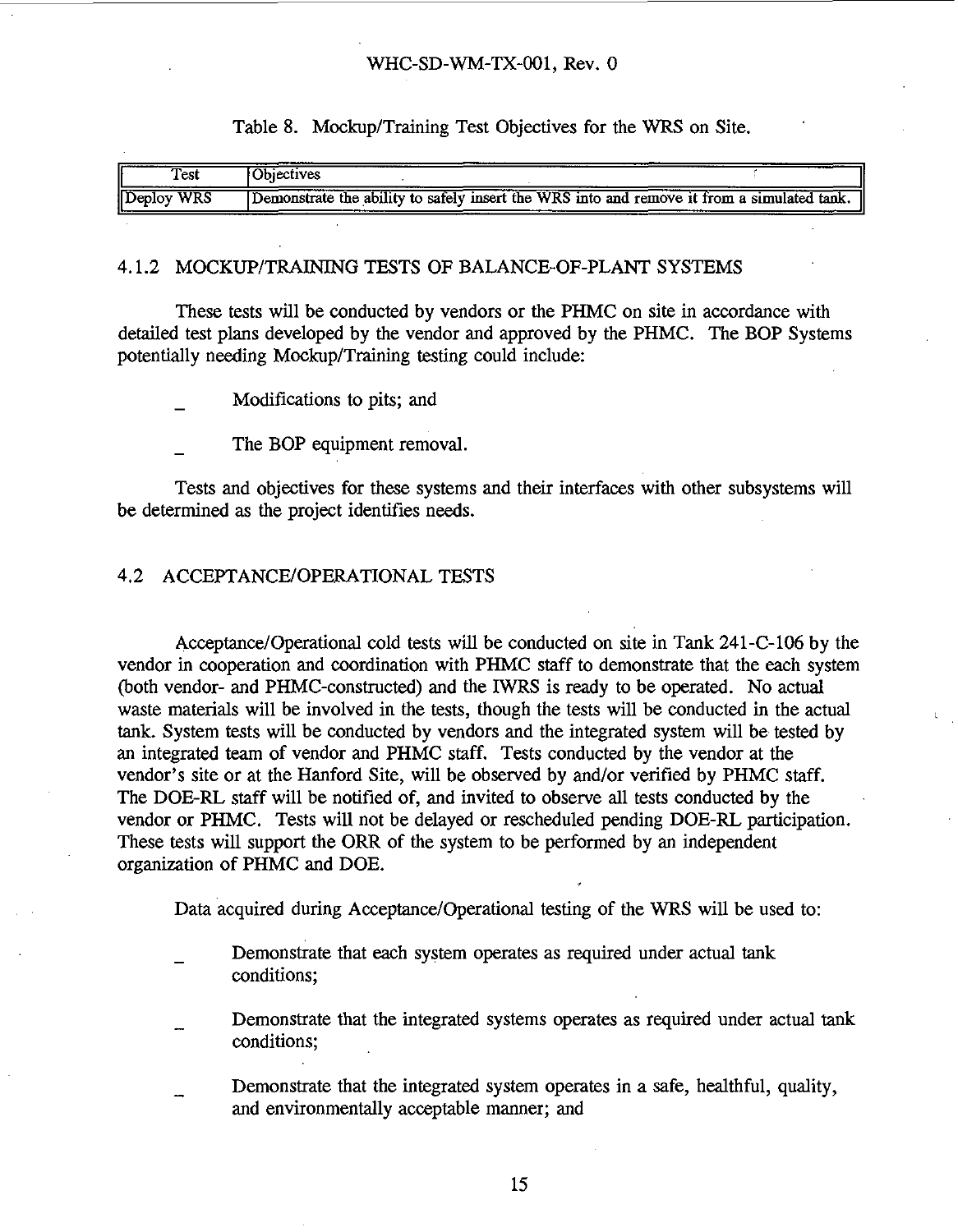Support the independent (PHMC and DOE) ORR process.

## 4.2.1 ACCEPTANCE/OPERATIONAL TESTS OF THE WASTE REMOVAL SYSTEM BY THE VENDOR ON SITE

These tests will be conducted in accordance vendor developed plans approved by PHMC. During these tests, there will be:

No supernate flow from the support tank; and

No waste pumped to the surface.

The tests and their objectives will include items as shown in Table 9.

Table 9. Acceptance/Operational Test Objectives for the WRS on Site.

| Tests                      | Objectives                                                                                            |
|----------------------------|-------------------------------------------------------------------------------------------------------|
| Deploy WRS                 | Demonstrate the ability to safely insert the WRS into the Tank 241-C-106.                             |
| Operate WRS                | Demonstrate the ability of the WRS to safely operate and maneuver within Tank<br>241-C-106.           |
| Control and<br>Monitor WRS | Demonstrate the ability to safely control and monitor the operations of the WRS in Tank<br>241-C-106. |

## 4.2.2 ACCEPTANCE/OPERATIONAL TESTS OF THE WASTE TRANSFER SYSTEM ON SITE

These tests will be conducted by PHMC on site in accordance with detailed plans developed and approved by the PHMC. The tests and their objectives will include items as shown in Table 10.

Table 10. Acceptance/Operational Test Objectives for the WTS on Site.

| Tests       | <b>Objectives</b>                                                                                                  |
|-------------|--------------------------------------------------------------------------------------------------------------------|
| Operate WTS | Demonstrate that the existing WTS and modifications can operate within Tank<br>$1241 - C - 106$ .                  |
| <b>IWTS</b> | Control and Monitor Demonstrate the ability to control and monitor the operations of the WTS in Tank<br>241-C-106. |

### 4.2.3 ACCEPTANCE/OPERATIONAL TESTS OF BALANCE-OF-PLANT SYSTEMS

These tests will be conducted by vendors or the PHMC on site in accordance with detailed test plans approved by the PHMC. The BOP systems potentially needing Acceptance/Operational testing could include: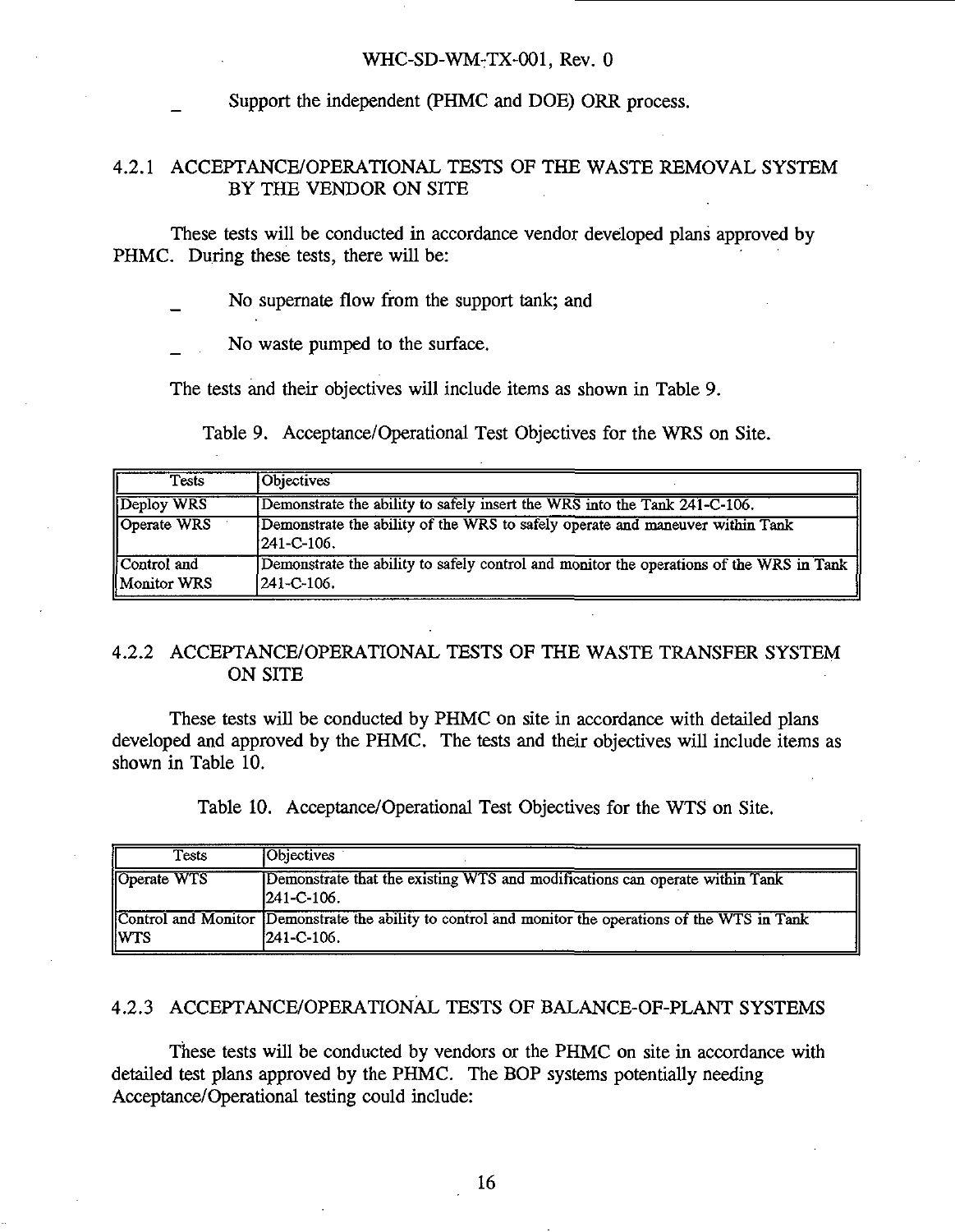## Modifications to the HVAC system;

- Utility upgrades; and
- \_ Instrumentation and controls.

The tests and their objectives will include items as shown in Table 11.

Table 11. Acceptance/Operational Test Objectives for the BOP Systems.

| Tests               | <b>Objectives</b>                                                                                        |
|---------------------|----------------------------------------------------------------------------------------------------------|
| Operate BOP Systems | Demonstrate that the BOP systems can operate within Tank 241-C-106.                                      |
|                     | Control and Monitor BOP Demonstrate the ability to control and monitor the operations and maintenance of |
|                     | the BOP Systems in Tank 241-C-106.                                                                       |

## 4.2.4 INTEGRATED WASTE RETRIEVAL SYSTEM ACCEPTANCE AND OPERATIONAL TEST

The Acceptance and Operational Test Plans and Procedures (ATP/OTP) will be reviewed and approved by the independent ORR Group of the PHMC. The test results will be reviewed and approved by the independent ORR Group and by a DOE, Richland Operations Office (RL) ORR Group prior to initiation of the Retrieval tests described below.

## 4.3 INTEGRATED WASTE RETRIEVAL SYSTEM TESTS

Retrieval hot testing of the IWRS will be required to demonstrate that the system can operate as designed. These tests will be conducted by an integrated vendor team and the PHMC. Tests conducted by the vendor at the vendor's site or at the Hanford Site will be observed by and/or verified by PHMC staff. The DOE-RL staff will be notified of, and invited to observe all tests conducted by the vendor or PHMC. Tests will not be delayed or rescheduled pending DOE-RL participation.

Data acquired during IWRS tests will be used to:

- \_ Demonstrate system performance;
- \_ Demonstrate that each system, and the integrated system operates as required in the operational environment; and
- Determine acceptability of operating parameters to include, but not limited to—
	- Flow rates,
	- Tank heat generation  $(< 40,000$  BTU/h),
	- Amount of heel remaining  $(< 360 \text{ ft}^3 \text{ or the limit of waste retrieval})$ technology capability),
	- Operating cost, schedule, and technology capabilities,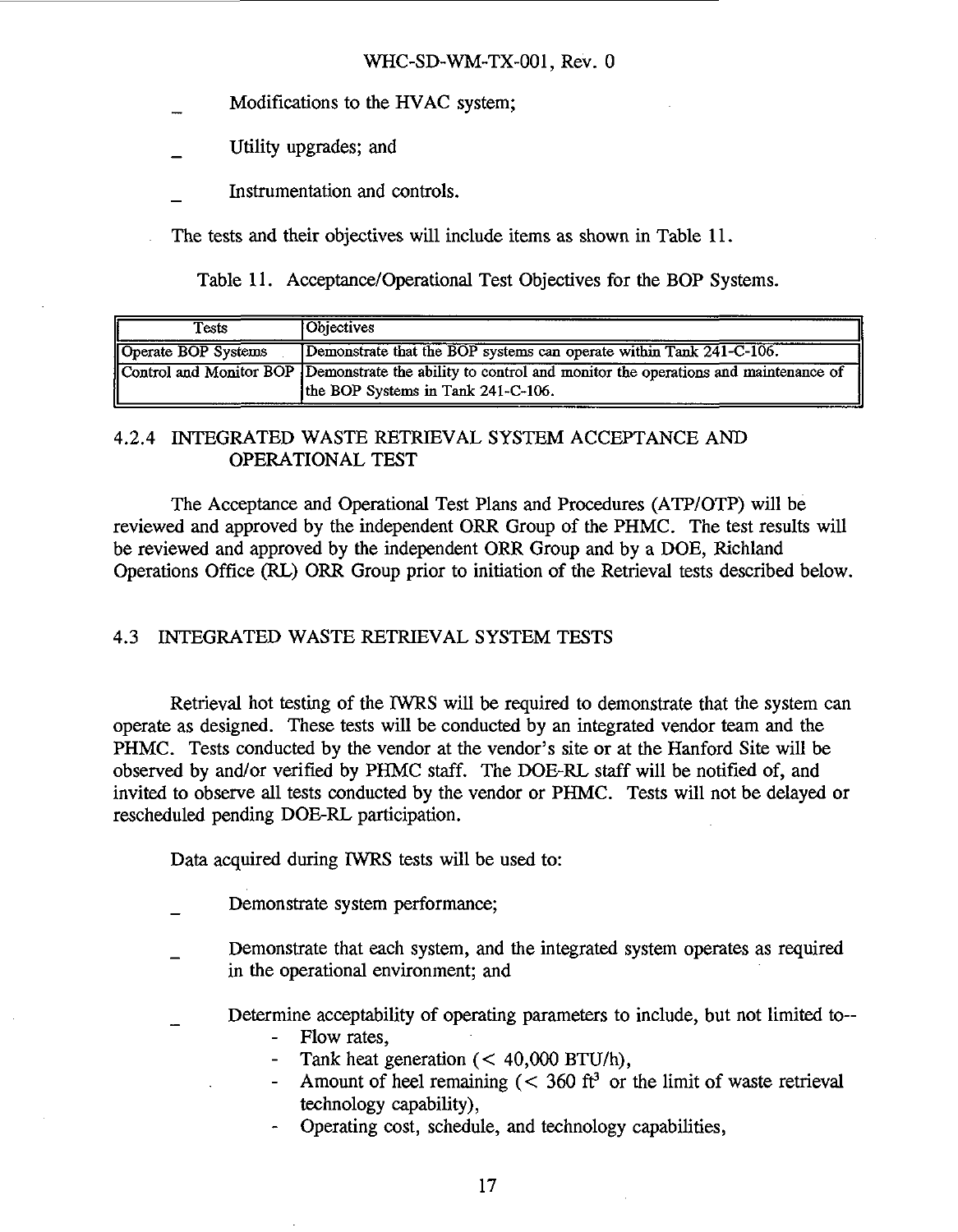- Operating cycles, and
- Safety and As-Low-As-Reasonably-Achievable (ALARA) opportunities.

The tests and their objectives will include items as shown in Table 12.

| <b>Tests</b>    | <b>Objectives</b>                                                                                                                        |
|-----------------|------------------------------------------------------------------------------------------------------------------------------------------|
| Remove Waste    | Demonstrate the ability of the IWRS to safely and effectively dislodge, mobilize, and<br>lconvev Tank 241-C-106 waste.                   |
| Condition Waste | Demonstrate the ability of the IWRS to safely and effectively condition Tank 241-C-106<br>waste.                                         |
|                 | Operate the IWRS Demonstrate the ability of the IWRS to safely and effectively operate and maneuver<br>within Tank 241-C-106.            |
| Control and     | Demonstrate the ability to safely and effectively control and monitor the operations of the<br>Monitor the IWRS IIWRS in Tank 241-C-106. |

Table 12. Test Objectives for the IWRS.

## 5.0 DEVELOPMENT OF TEST PLANS

Test plans and procedures will be developed for each of the tests listed in Sections 3 and 4 of this plan. The test plans and procedures will establish the necessary formality of operation for testing, testing objectives, specific test results required (qualitative and quantitative), test criteria, data quality objectives, health and safety requirements, schedules and costs.

In generating the test plans, the data requirements listed in Appendix A of the HTI Plan should be referenced to ensure that all required data are collected. This will also focus the test plan so that additional data, which are not necessary, will not be collected.

Test plans and procedures will be developed in accordance with the requirements of the Tank Waste Remediation System. Systems Engineering Manual (Orsag 1996).

Following the completion of testing, a test report will be developed in accordance with the requirements of the Tank Waste Remediation System. Systems Engineering Manual (Orsag 1996).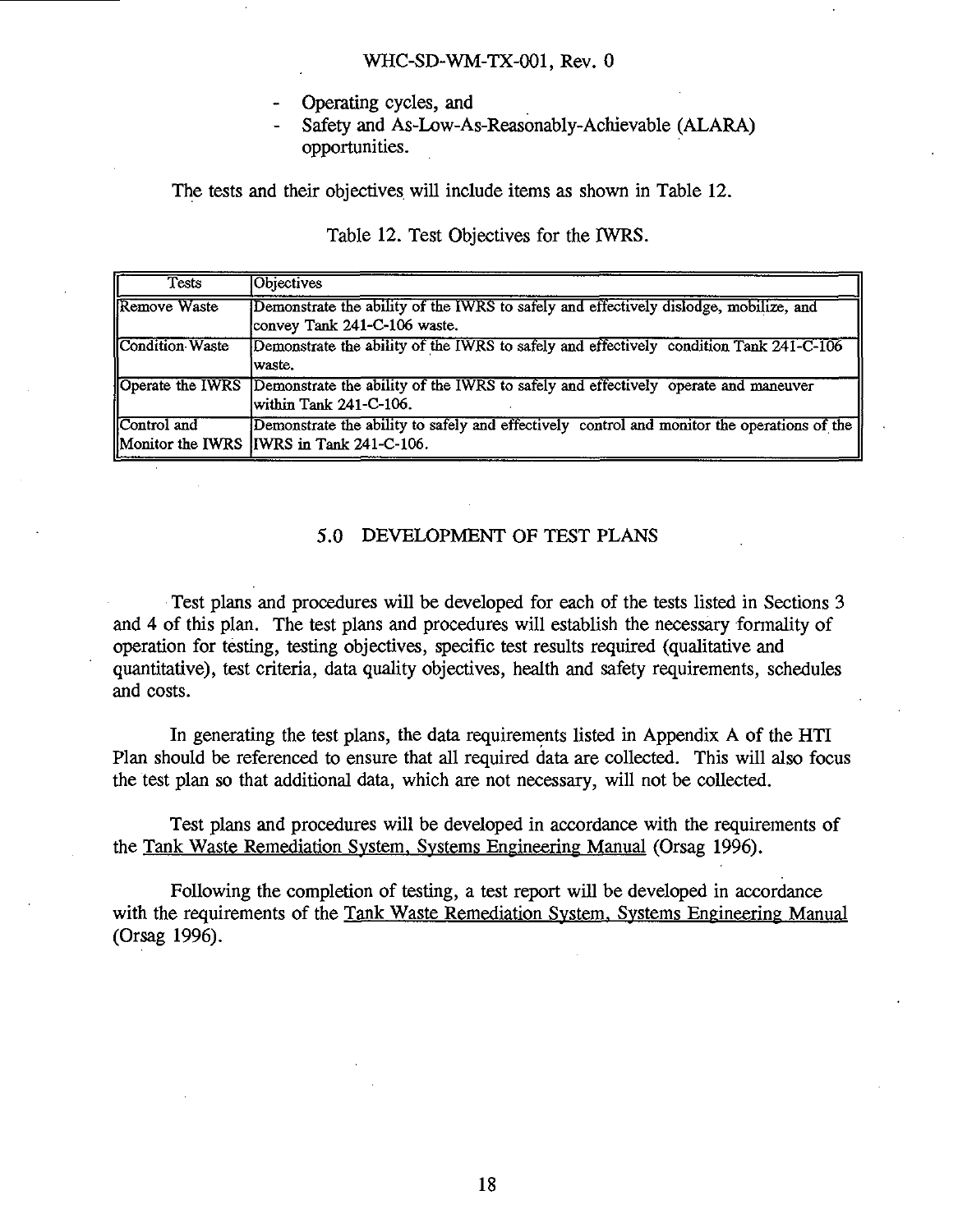## 6.0 TEST PLAN DEVIATIONS

Throughout the duration of the Demonstration of In-Tank Retrieval Technologies test program, deviations to the sub-project's technical, schedule, and cost baselines are likely to occur. Specifically, program changes may occur because of technical challenges, design delays, procurement delays, equipment failures, etc. Procedures are required to address the impacts of each change on the program's scope, cost, and schedule. These procedures are included in the TWRS Configuration Management Plan (CMP). The CMP shall be the governing document that is used to control all project changes.

#### 7.0 DATA MANAGEMENT

The Demonstration of In-Tank Retrieval Technologies testing program data items include, but are not limited to the following:

- Test Plans (Draft and Final);
- Test Procedures (Draft and Final); and
- Test Reports (Draft and Final).

Other types of program data include raw and reduced test data. All test data shall be recorded, reduced, analyzed, and reported in accordance with the program's test plans, test procedures, approved test report format, Data Quality Objective (DQO) process, and Quality Assurance (QA) Plan. Relevant test data typically will be included in the appendices of the test reports. Quality control (QC) requirements and procedures for collection and analysis of the data will be in accordance with the DQO process and QA Plan, and will be detailed in each test plan.

## 8.0 SCHEDULE

The testing activities associated with this Test Implementation Plan will be conducted in accordance with the schedule contained in the Hanford Tanks Initiative Plan (Murkowski 1996). The schedule is updated on a regular basis to accurately depict ongoing project activities.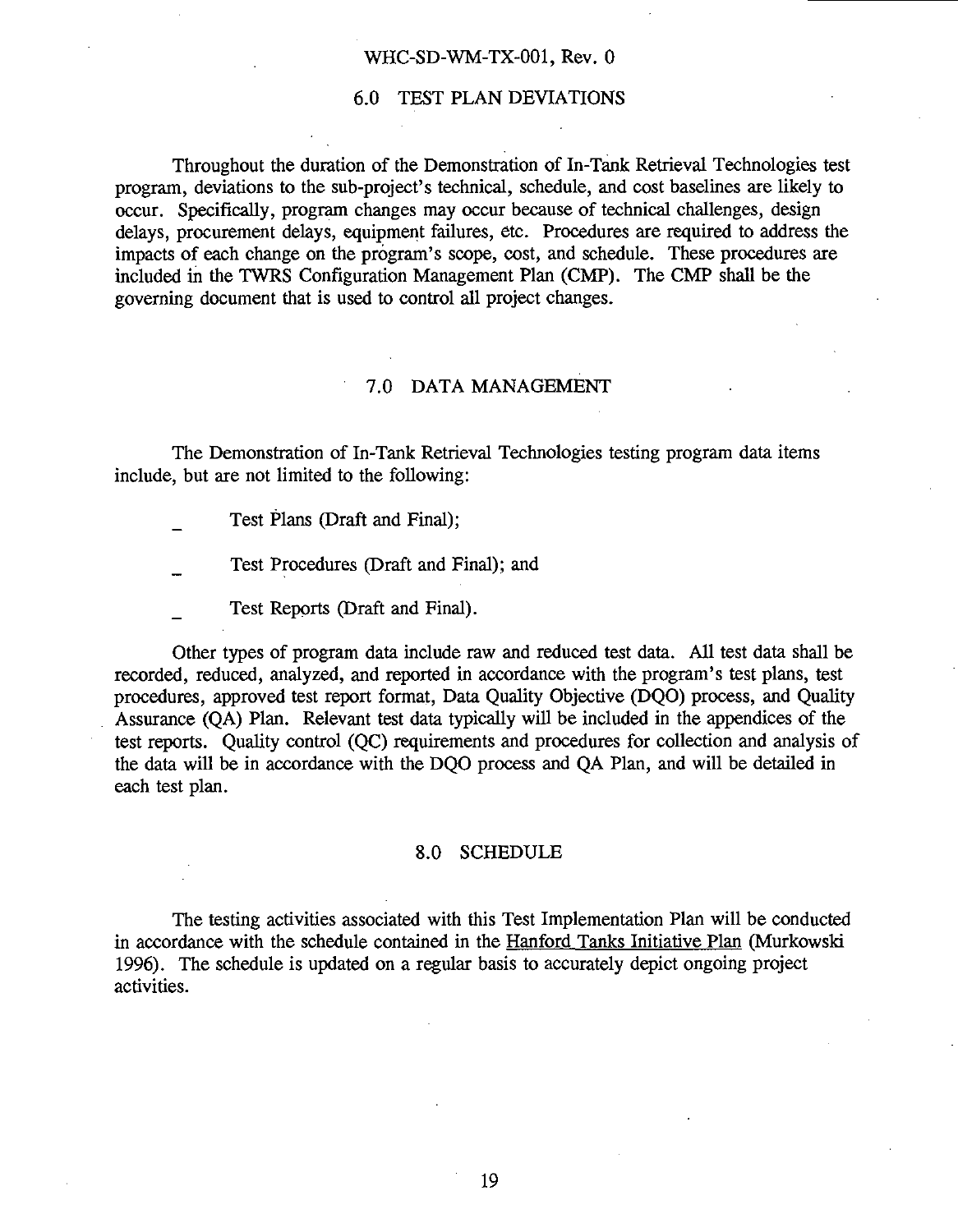### 9.0 RESOURCES

Multi-disciplined labor resources will be required for all phases of the Demonstration of In-Tank Retrieval Technologies project. Resources required for the test described in Sections 3 through 4 are documented in the Multi-Year Work Plan (MYWP). Updates to resource requirements are documented in approved Change Requests and annual MYWP updates.

#### 10.0 REFERENCES

- Ecology, et al., 1994, Hanford Federal Facility Agreement and Consent Order, also known as the Tri-Party Agreement or TPA, Washington State Department of Ecology, Olympia, Washington.
- Knutson, B.J., 1995, Tank Waste Remediation System Mission Analysis. WHC-SD-WM-MAR-008, Rev. 0, Westinghouse Hanford Company, Richland, Washington.
- Murkowski, 1996, Hanford Tanks Initiative Plan. Westinghouse Hanford Company, Richland, Washington.
- NEPA, 1969, National Environmental Policy Act of 1969. 42 USC 4321, et seq., U.S. Congress, Washington, District of Columbia.
- Orsag, 1996, Tank Waste Remediation System. Systems Engineering Manual. Westinghouse Hanford Company, Richland, Washington.
- WHC, 1996a, Tank Waste Remediation System. Configuration Management Plan. Westinghouse Hanford Company, Richland, Washington.

WHC, 1996b, Multi-Year Work Plan. Westinghouse Hanford Company, Richland, Washington.